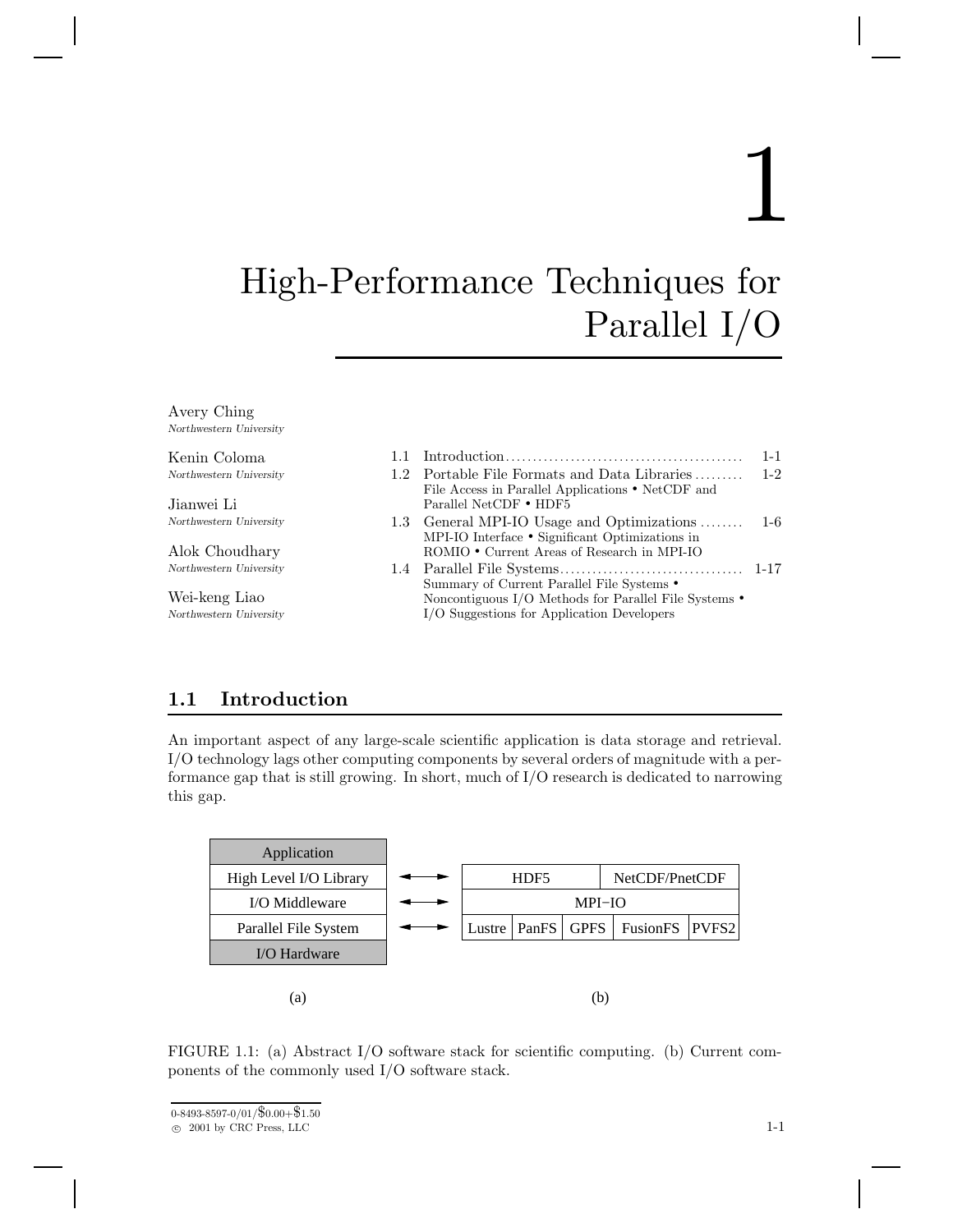Applications that utilize high-performance I/O do so at a specific level in the parallel I/O software stack depicted in Figure 1.1. In the upper levels, file formats and libraries such as netCDF and HDF5 provide certain advantages for particular application groups. MPI-IO applications can leverage optimizations in the MPI specification [Mes] for various operations in the MPI-IO and file system layers. This chapter explains many powerful I/O techniques applied to each stratum of the parallel I/O software stack.

# **1.2 Portable File Formats and Data Libraries**

Low level I/O interfaces, like UNIX I/O, treat files as sequences of bytes. Scientific applications manage data at a higher level of abstraction where users can directly read/write data as complex structures instead of byte streams and have all type information and other useful metadata automatically handled. Applications commonly run on multiple platforms also require portability of data so that the data generated from one platform can be used on another without transformation. As most scientific applications are programmed to run in parallel environments, parallel access to the data is desired. This section describes two popular scientific data libraries and their portable file formats, netCDF and HDF5.

#### **1.2.1 File Access in Parallel Applications**

Before presenting a detailed description of library design, general approaches for accessing portable files in parallel applications (in a message-passing environment) are analyzed. The first and most straightforward approach is described in the scenario of Figure 1.2a where one process is in charge of collecting/distributing data and performing I/O to a single file using a serial API. The I/O requests from other processes are carried out by shipping all the data through this single process. The drawback of this approach is that collecting all I/O data on a single process can easily create an I/O performance bottleneck and also overwhelm its memory capacity.

In order to avoid unnecessary data shipping, an alternative approach has all processes perform their I/O independently using the serial API, as shown in Figure 1.2b. In this way, all I/O operations can proceed concurrently, but over separate files (one for each process). Managing a dataset is more difficult, however, when it is spread across multiple files. This approach undermines the library design goal of easy data integration and management.

A third approach introduces a parallel API with parallel access semantics and an optimized parallel I/O implementation where all processes perform I/O operations to access a single file. This approach, as shown in Figure 1.2c, both frees the users from dealing with parallel I/O intricacies and provides more opportunities for various parallel I/O optimizations. As a result, this design principle is prevalent among modern scientific data libraries.

# **1.2.2 NetCDF and Parallel NetCDF**

NetCDF [RD90], developed at the Unidata Program Center, provides applications with a common data access method for the storage of structured datasets. Atmospheric science applications, for example, use netCDF to store a variety of data types that include singlepoint observations, time series, regularly spaced grids, and satellite or radar images. Many organizations, such as much of the climate modeling community, rely on the netCDF data access standard for data storage.

NetCDF stores data in an array-oriented dataset which contains dimensions, variables,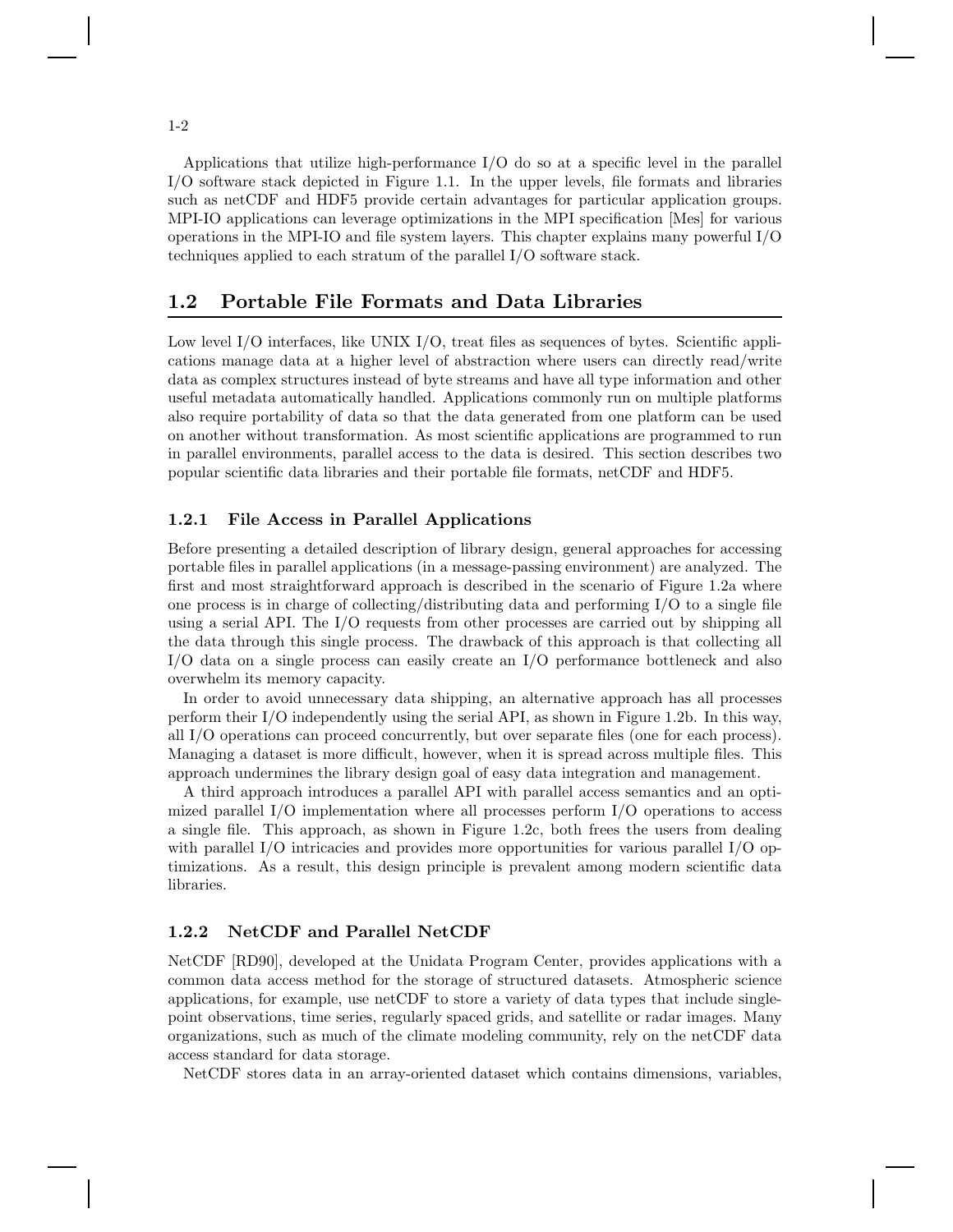

FIGURE 1.2: Using data libraries in parallel applications: (a) using a serial API to access single files through a single process; (b) using a serial API to access multiple files concurrently and independently; (c) using a parallel API to access single files cooperatively or collectively.

| TABLE 1.1 |  |  | NetCDF Library Functions |
|-----------|--|--|--------------------------|
|-----------|--|--|--------------------------|

| <b>Function Type</b>       | Description                                                                                                                                                                                   |
|----------------------------|-----------------------------------------------------------------------------------------------------------------------------------------------------------------------------------------------|
| Dataset Functions          | create/open/close a dataset, set the dataset to define/data mode, and syn-<br>chronize dataset                                                                                                |
| Define Mode Functions      | define dataset dimensions and variables                                                                                                                                                       |
| <b>Attribute Functions</b> | manage adding, changing, and reading attributes of datasets                                                                                                                                   |
| Inquiry Functions          | return dataset metadata: dim(id, name, len), var(name, ndims, shape, id)                                                                                                                      |
| Data Access Functions      | provide the ability to read/write variable data in one of the five access<br>methods: single value, whole array, subarray, subsampled array (strided<br>subarray) and mapped strided subarray |

and attributes. Physically, the dataset file is divided into two parts: file header and array data. The header contains all information (metadata) about dimensions, attributes, and variables except for the variable data itself, while the data section contains arrays of variable values (raw data). Fix-sized arrays are stored contiguously starting from given file offsets, while variable-sized arrays are stored at the end of the file as interleaved records that grow together along a shared unlimited dimension.

The netCDF operations can be divided into the five categories as summarized in Table 1.1. A typical sequence of operations to write a new netCDF dataset is to create the dataset; define the dimensions, variables, and attributes; write variable data; and close the dataset. Reading an existing netCDF dataset involves first opening the dataset; inquiring about dimensions, variables, and attributes; then reading variable data; and finally closing the dataset.

The original netCDF API was designed for serial data access, lacking parallel semantics and performance. Parallel netCDF (PnetCDF)  $[LLC^+03]$ , developed jointly between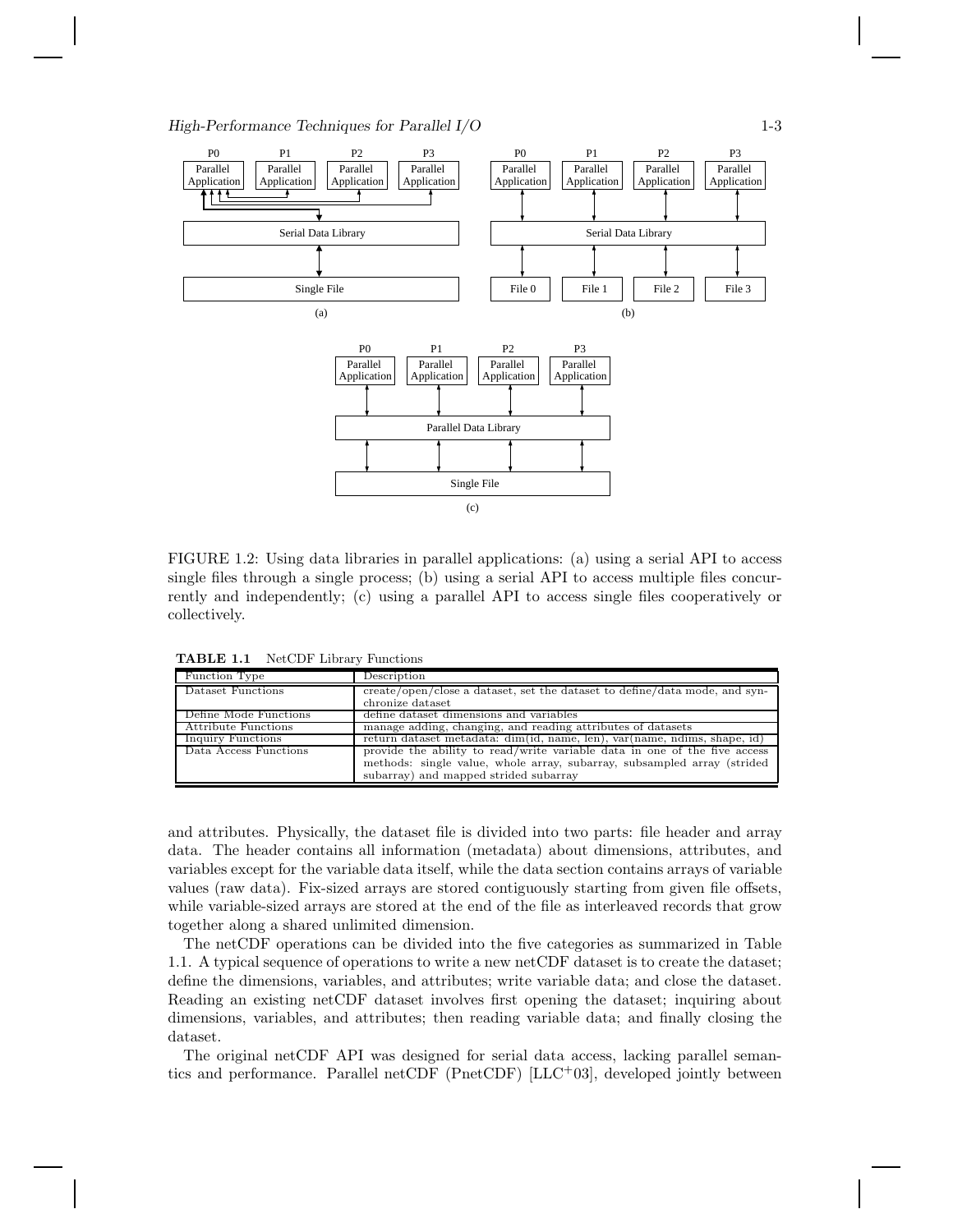

FIGURE 1.3: Design of PnetCDF on a parallel I/O architecture. PnetCDF runs as a library between the user application and file system. It processes parallel netCDF requests from user compute nodes and, after optimization, passes the parallel I/O requests down to MPI-IO library. The I/O servers receive the MPI-IO requests and perform I/O over the end storage on behalf of the user.

Northwestern University and Argonne National Laboratory (ANL), provides a parallel API to access netCDF files with significantly better performance. It is built on top of MPI-IO, allowing users to benefit from several well-known optimizations already used in existing MPI-IO implementations, namely the data sieving and two phase I/O strategies in ROMIO. MPI-IO is explained in further detail in Section 1.3. Figure 1.3 describes the overall architecture for PnetCDF design.

In PnetCDF, a file is opened, operated, and closed by the participating processes in an MPI communication group. Internally, the header is read/written only by a single process, although a copy is cached in local memory on each process. The *root* process fetches the file header, broadcasts it to all processes when opening a file, and writes the file header at the end of the define mode if any modifications occur in the header. The define mode functions, attribute functions, and inquiry functions all work on the local copy of the file header. All define mode and attribute functions are made collectively and require all the processes to provide the same arguments when adding, removing, or changing definitions so the local copies of the file header are guaranteed to be the same across all processes from the time the file is collectively opened until it is closed.

The parallelization of the data access functions is achieved with two subset APIs, the *high-level API* and the *flexible API*. The high-level API closely follows the original netCDF data access functions and serves as an easy path for original netCDF users to migrate to the parallel interface. These calls take a single pointer for a contiguous region in memory, just as the original netCDF calls did, and allow for the description of single elements (var1), whole arrays (var), subarrays (vara), strided subarrays (vars), and multiple noncontiguous regions (varm) in a file. The flexible API provides a more MPI-like style of access by providing the user with the ability to describe noncontiguous regions in memory. These regions are described using MPI datatypes. For application programmers that are already using MPI for message passing, this approach should be natural. The file regions are still described using the original parameters. For each of the five data access methods in the flexible data access functions, the corresponding data access pattern is presented as an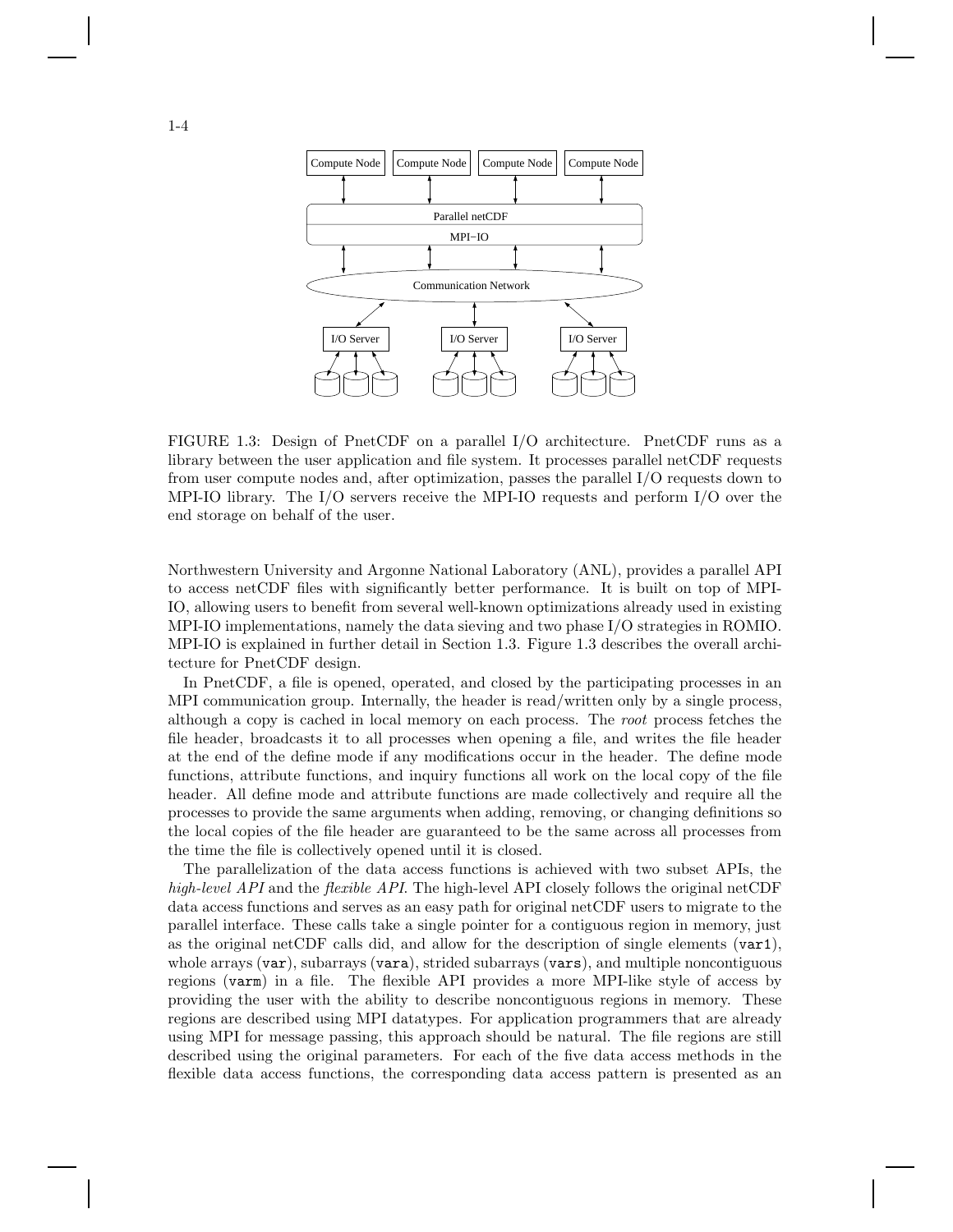MPI file view (a set of data visible and accessible from an open file) constructed from the variable metadata (shape, size, offset, etc.) in the netCDF file header and user provided starts, counts, strides, and MPI datatype arguments. For parallel access, each process has a different file view. All processes can collectively make a single MPI-IO request to transfer large contiguous data as a whole, thereby preserving useful semantic information that would otherwise be lost if the transfer were expressed as per process noncontiguous requests.

# **1.2.3 HDF5**

HDF (Hierarchical Data Format) is a portable file format and software, developed at the National Center for Supercomputing Applications (NCSA). It is designed for storing, retrieving, analyzing, visualizing, and converting scientific data. The current and most popular version is HDF5 [HDF], which stores multi-dimensional arrays together with ancillary data in a portable, self-describing file format. It uses a hierarchical structure that provides application programmers with a host of options for organizing how data is stored in HDF5 files. Parallel I/O is also supported.

HDF5 files are organized in a hierarchical structure, similar to a UNIX file system. Two types of primary objects, groups and datasets, are stored in this structure, respectively resembling directories and files in the UNIX file system. A group contains instances of zero or more groups or datasets while a dataset stores a multi-dimensional array of data elements. Both are accompanied by supporting metadata. Each group or dataset can have an associated attribute list to provide extra information related to the object.

A dataset is physically stored in two parts: a header and a data array. The header contains miscellaneous metadata describing the dataset as well as information that is needed to interpret the array portion of the dataset. Essentially, it includes the name, datatype, dataspace, and storage layout of the dataset. The name is a text string identifying the dataset. The datatype describes the type of the data array elements and can be a basic (atomic) type or a compound type (similar to a *struct* in C language). The dataspace defines the dimensionality of the dataset, i.e., the size and shape of the multi-dimensional array. The dimensions of a dataset can be either fixed or unlimited (extensible). Unlike netCDF, HDF5 supports more than one unlimited dimension in a dataspace. The storage layout specifies how the data arrays are arranged in the file.

The data array contains the values of the array elements and can be either stored together in contiguous file space or split into smaller *chunks* stored at any allocated location. Chunks are defined as equally-sized multi-dimensional subarrays (blocks) of the whole data array and each chunk is stored in a separate contiguous file space. The chunked layout is intended to allow performance optimizations for certain access patterns, as well as for storage flexibility. Using the chunked layout requires complicated metadata management to keep track of how the chunks fit together to form the whole array. Extensible datasets whose dimensions can grow are required to be stored in chunks. One dimension is increased by allocating new chunks at the end of the file to cover the extension.

The HDF5 library provides several interfaces that are categorized according to the type of information or operation the interface manages. Table 1.2 summarizes these interfaces.

To write a new HDF5 file, one needs to first create the file, adding groups if needed; create and define the datasets (including their datatypes, dataspaces, and lists of properties like the storage layout) under the desired groups; write the data along with attributes; and finally close the file. The general steps in reading an existing HDF5 file include opening the file; opening the dataset under certain groups; querying the dimensions to allocate enough memory to a read buffer; reading the data and attributes; and closing the file.

HDF5 also supports access to portions (or selections) of a dataset by *hyperslabs*, their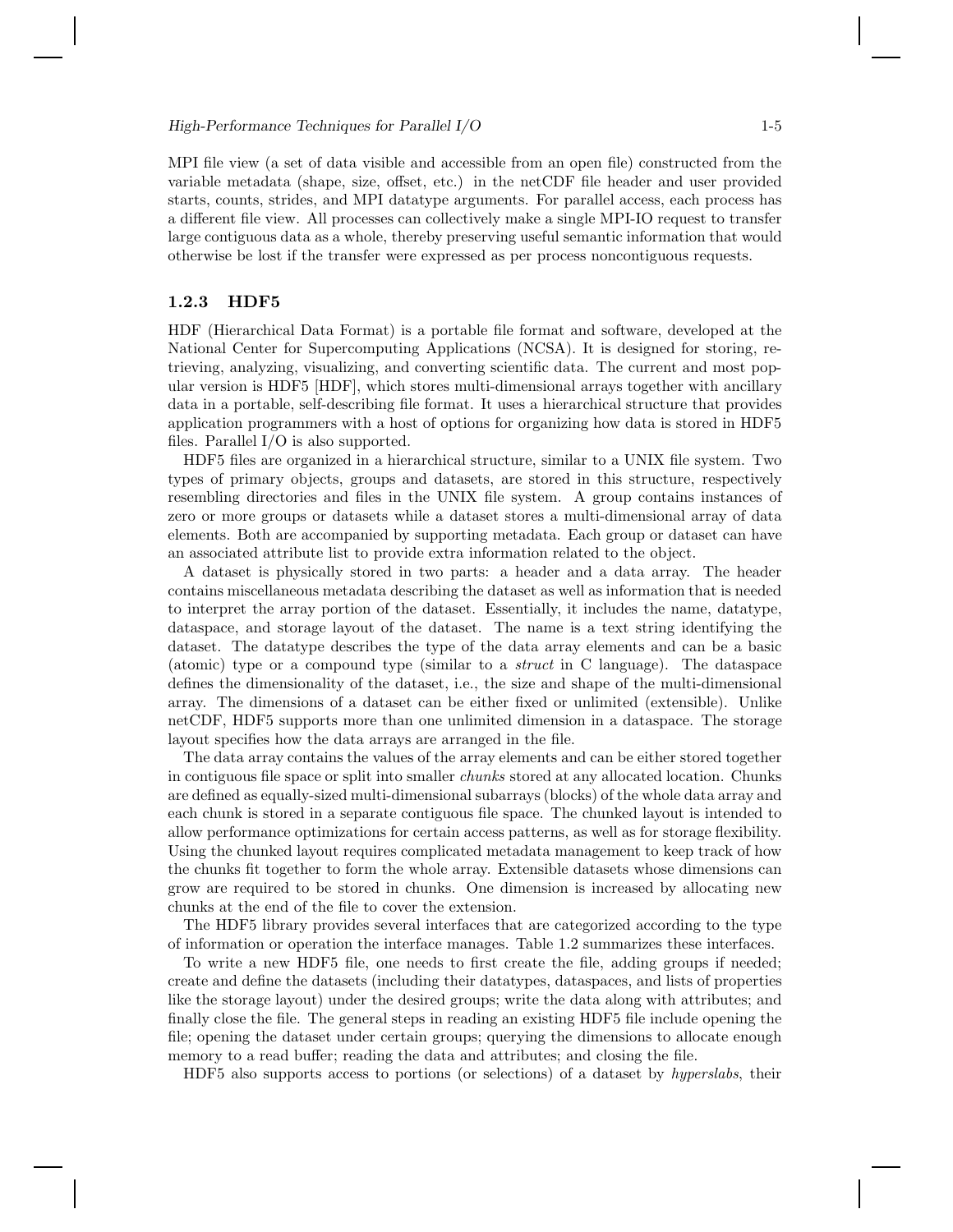| Interface                       |      | Function Name Prefix and Functionality       |
|---------------------------------|------|----------------------------------------------|
| Library Functions               | H5:  | General HDF5 library management              |
| Attribute Interface             | H5A: | Read/write attributes                        |
| Dataset Interface               | H5D: | Create/open/close and read/write datasets    |
| Error Interface                 | H5E: | Handle HDF5 errors                           |
| File Interface                  | H5F: | Control HDF5 file access                     |
| Group Interface                 | H5G: | Manage the hierarchical group information    |
| Identifier Interface            | H5I: | Work with object identifiers                 |
| Property List Interface         | H5P: | Manipulate various object properties         |
| Reference Interface             | H5R: | Create references to objects or data regions |
| Dataspace Interface             | H5S: | Defining dataset dataspace                   |
| Datatype Interface              | H5T: | Manage type information for dataset elements |
| Filters & Compression Interface | H5Z: | Inline data filters and data compression     |

unions, and lists of independent points. Basically, a hyperslab is a subarray or strided subarray of the multi-dimensional dataset. The selection is performed in the file dataspace for the dataset. Similar selections can be done in the memory dataspace so that data in one file pattern can be mapped to memory in another pattern as long as the total number of data elements is equal.

HDF5 supports both sequential and parallel I/O. Parallel access, supported in the MPI programming environment, is enabled by setting the file access property to use MPI-IO when the file is created or opened. The file and datasets are collectively created/opened by all participating processes. Each process accesses part of a dataset by defining its own file dataspace for that dataset. When accessing data, the data transfer property specifies whether each process will perform independent I/O or all processes will perform collective  $I/O$ .

# **1.3 General MPI-IO Usage and Optimizations**

Before MPI, there were proprietary message passing libraries available on several computing platforms. Portability was a major issue for application designers and thus more than 80 people from 40 organizations representing universities, parallel system vendors, and both industrial and national research laboratories formed the Message Passing Interface (MPI) Forum. MPI-1 was established by the forum in 1994. A number of important topics (including parallel I/O) had been intentionally left out of the MPI-1 specification and were to be addressed by the MPI Forum in the coming years. In 1997, the MPI-2 standard was released by the MPI Forum which addressed parallel I/O among a number of other useful new features for portable parallel computing (remote memory operations and dynamic process management). The I/O goals of the MPI-2 standard were to provide developers with a portable parallel I/O interface that could richly describe even the most complex of access patterns. ROMIO [ROM] is the reference implementation distributed with ANL's MPICH library. ROMIO is included in other distributions and is often the basis for other MPI-IO implementations. Frequently, higher level libraries are built on top of MPI-IO, which leverage its portability across different I/O systems while providing features specific to a particular user community. Examples such as netCDF and HDF5 were discussed in Section 1.2.

# **1.3.1 MPI-IO Interface**

The purposely rich MPI-IO interface has proven daunting to many. This is the main obstacle to developers using MPI-IO directly, and also one of the reasons most developers subsequently end up using MPI-IO through higher level interfaces like netCDF and HDF5.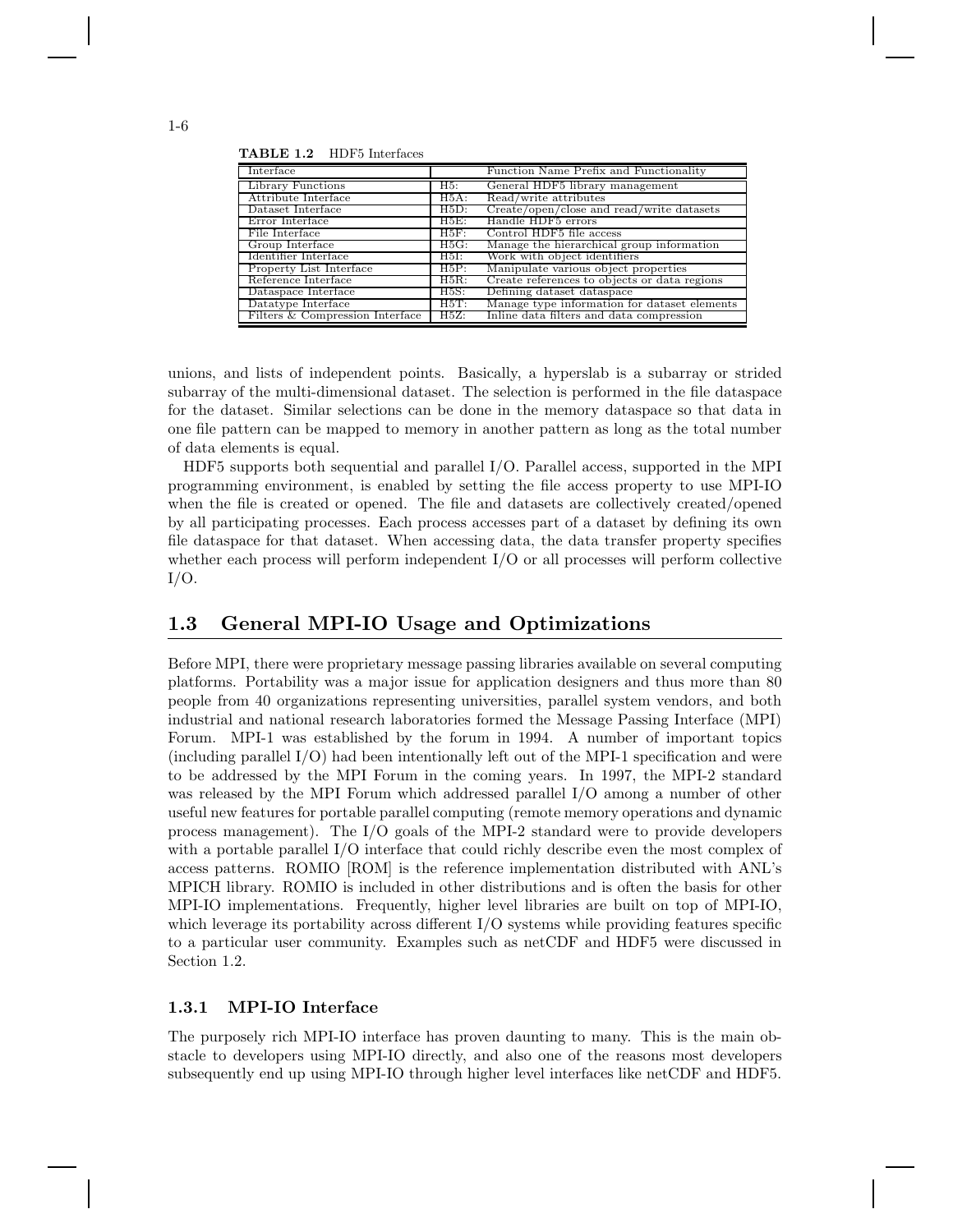**TABLE 1.3** Commonly used MPI datatype constructor functions. Internal offsets can be described in terms of the base datatype or in bytes.

| base types |  |  |  |  |
|------------|--|--|--|--|
|            |  |  |  |  |
|            |  |  |  |  |
|            |  |  |  |  |
|            |  |  |  |  |
|            |  |  |  |  |
|            |  |  |  |  |
|            |  |  |  |  |

It is, however, worth learning a bit of advanced MPI-IO, if not to encourage more direct MPI-IO programming, then to at least increase general understanding of what goes on in the MPI-IO level beneath the other high level interfaces. A very simple execution order of the functions described in this section is as follows:

- 1. MPI Info create/MPI Info set (optional)
- 2. datatype creation (optional)
- 3. MPI File open
- 4. MPI File set view (optional)
- 5. MPI File read/MPI File write
- 6. MPI File sync (optional)
- 7. MPI File close
- 8. datatype deletion (optional)
- 9. MPI Info free (optional)

#### **Open, Close, and Hints**

```
MPI_File_open(comm, filename, amode, info, fh)
MPI_File_close(fh)
MPI_Info_create(info)
MPI_Info_set(info, key, value)
MPI_Info_free(info)
```
While definitely far from "advanced" MPI-IO, MPI File open and MPI File close still warrant some examination. The MPI File open call is the typical point at which to pass optimization information to an MPI-IO implementation. MPI Info create should be used to instantiate and initialize an MPI Info object, and then MPI Info set is used to set specific hints (*key*) in the info object. The info object should then be passed to MPI File open and later freed with MPI\_Info\_free after the file is closed. If an info object is not needed, MPI INFO NULL can be passed to open. The hints in the info object are used to either control optimizations directly in an MPI-IO implementation or to provide additional access information to the MPI-IO implementation so it can make better decisions on optimizations. Some specific hints are described in 1.3.2. To get the hints of the info object back from the MPI-IO library the user should call MPI File get info and be sure to free the info object after use.

#### **Derived Datatypes**

Before delving into the rest of the I/O interface and capabilities of MPI-IO, it is essential to have a sound understanding of derived datatypes. Datatypes are what distinguish the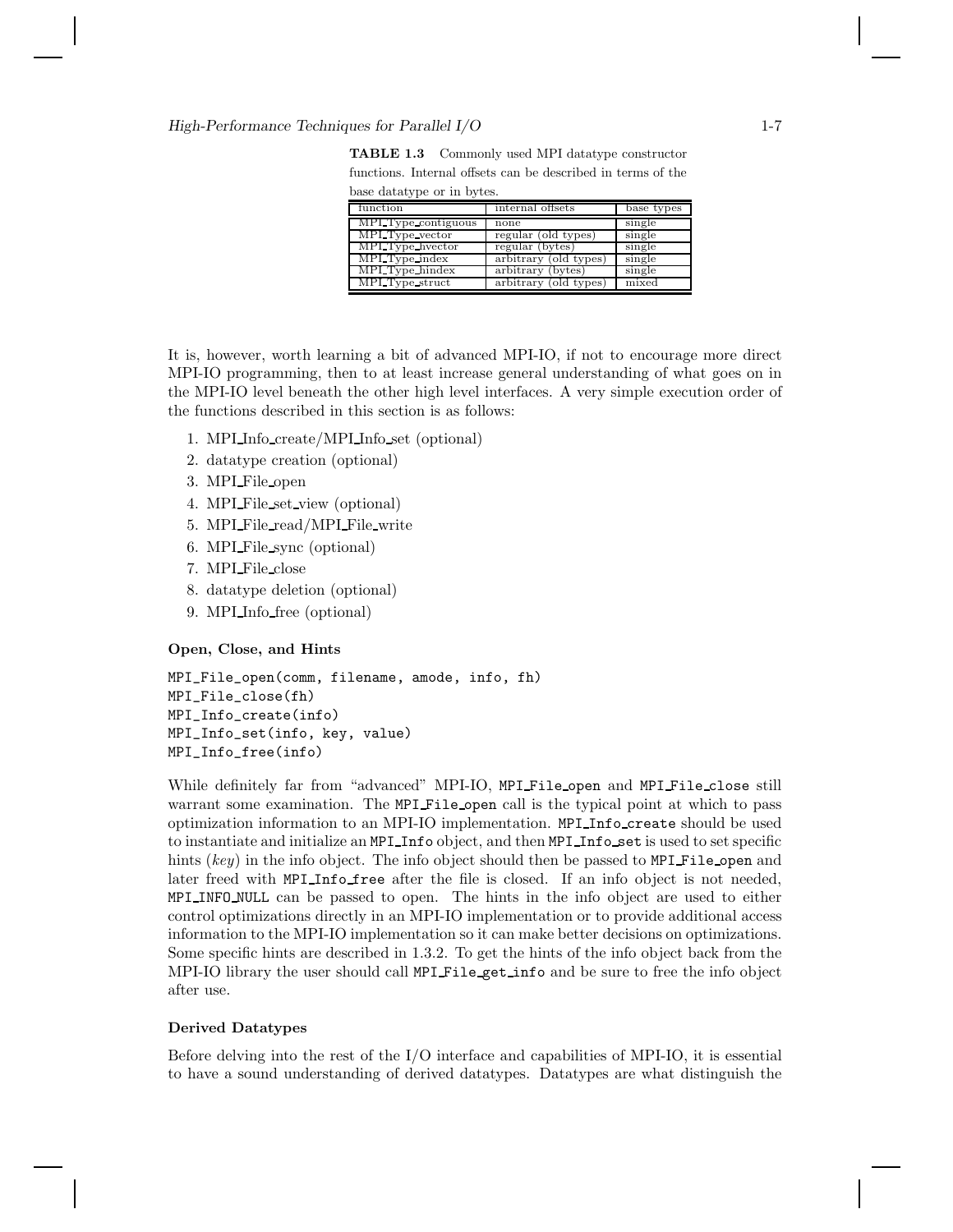

MPI\_File\_set\_view (fh, disp, etype, filetype, datarep, info)

FIGURE 1.4: File views illustrated: filetypes are built from etypes. The filetype access pattern is implicitly iterated forward starting from the disp. An actual count for the filetype is not required as it conceptually repeats forever, and the amount of I/O done is dependent on the buffer datatype and count.

MPI-IO interface from the more familiar standard POSIX I/O interface.

One of the most powerful features of the MPI specification is user defined derived datatypes. MPI's derived datatypes allow a user to describe an arbitrary pattern in a memory space. This access pattern, possibly noncontiguous, can then be logically iterated over the memory space. Users may define derived datatypes based on elementary MPI predefined datatypes (MPI<sub>INT</sub>, MPI<sub>I</sub>CHAR, *etc.*) as well as previously defined derived datatypes. A common and simple use of derived datatypes is to single out values for a specific subset of variables in multi-dimensional arrays.

After using one or more of the basic datatype creation functions in table 1.3, MPI\_Type\_commit is used to finalize the datatype and must be called before use in any MPI-IO calls. After the file is closed, the datatype can then be freed with MPI Type free.

Seeing as a derived datatype simply maps an access pattern in a logical space, while the discussion above has focused on memory space, it could also apply to file space.

#### **File Views**

#### MPI\_File\_set\_view(fh, disp, etype, filetype, datarep, info)

*File views* specify accessible file regions using derived datatypes. This function should be called after the file is opened, if at all. Not setting a file view allows the entire file to be accessed. The defining datatype is referred to as the *filetype*, and the *etype* is a datatype used as an elementary unit for positioning. Figure 1.4 illustrates how the parameters in MPI File set view are used to describe a "window" revealing only certain bytes in the file. The displacement (*disp*) dictates the start location of the initial filetype in terms of etypes. The file view is defined by both the displacement and filetype together. While this function is collective, it is important each process defines its own individual file view. All processes in the same communicator must use the same etype. The *datarep* argument is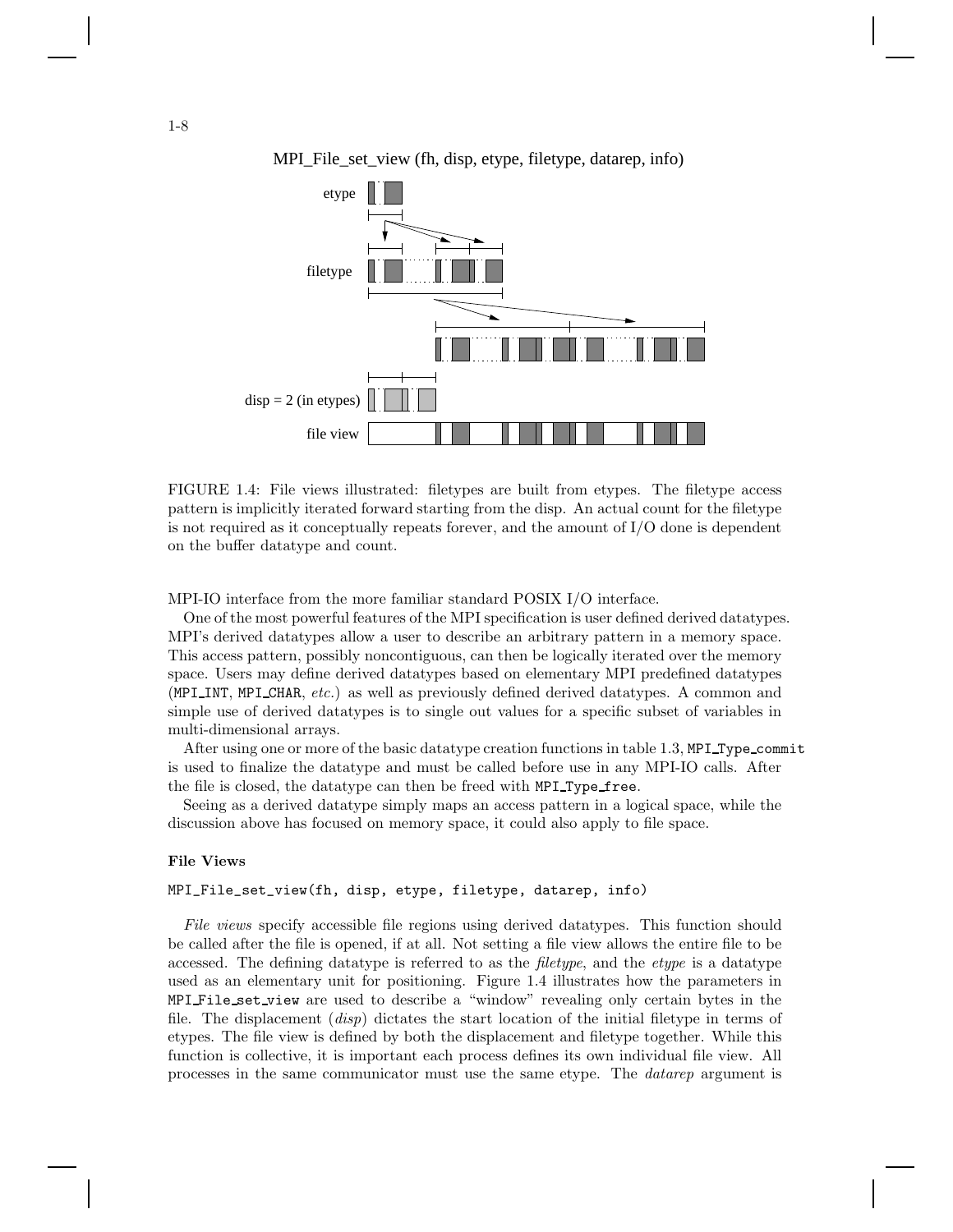#### *High-Performance Techniques for Parallel I/O* 1-9

typically set to "native," and has to do with file interoperability. If compatibility between MPI environments is needed or the environment is heterogeneous, then "external32" or "internal" should be used. File views allow an MPI-IO read or write to access complex noncontiguous regions in a single call. This is the first major departure from the POSIX I/O interface, and one of the most important features of MPI-IO.

#### **Read and Write**

```
MPI_File_read(fh, buf, count, datatype, status)
MPI_File_write(fh, buf, count, datatype, status)
MPI_File_read_at(fh, offset, buf, count, datatype, status)
MPI_File_write_at(fh, offset, buf, count, datatype, status)
MPI_File_sync(fh)
```
In addition to the typical MPI specific arguments like the MPI communicator, the datatype argument in these calls is the second important distinction of MPI-IO. Just as the file view allows one MPI-IO call to access multiple noncontiguous regions in file, the datatype argument allows a single MPI-IO call to access multiple memory regions in the user buffer with a single call. The *count* is the number of datatypes in memory being used.

The functions MPI File read and MPI File write use MPI File seek to set the position of the file pointer in terms of etypes. It is important to note that the file pointer position respects the file view, skipping over inaccessible regions in the file. Setting the file view resets the individual file pointer back to the first accessible byte.

The MPI File read at and MPI File write at, " at" variations of the read and write functions, explicitly set out a starting position in the additional *offset* argument. Just as in the seek function, the offset is in terms of etypes and respects the file view.

Similar to MPI non-blocking communication, non-blocking versions of the I/O functions exist and simply prefix read and write with "i" so the calls look like MPI File iread. The I/O need not be completed before these functions return. Completion can be checked just as in non-blocking communication with completion functions like MPI Wait.

The MPI File sync function is a collective operation used to ensure written data is pushed all the way to the storage device. Open and close also implicitly guarantee data for the associated file handle is on the storage device.

#### **Collective Read and Write**

MPI\_File\_read\_all(fh, buf, count, datatype, status) MPI\_File\_write\_all(fh, buf, count, datatype, status)

The collective  $I/O$  functions are prototyped the same as the independent MPI File read and MPI File write functions and have "-at" equivalents as well. The difference is that the collective I/O functions must be called collectively among all the processes in the communicator associated with the particular file at open time. This explicit synchronization allows processes to actively communicate and coordinate their I/O efforts for the call. One major optimization for collective I/O is disk directed I/O [Kot94, Kot97]. Disk directed I/O allows I/O servers to optimize the order in which local blocks are accessed. Another optimization for collective  $I/O$  is the two phase method described in further detail in the next section.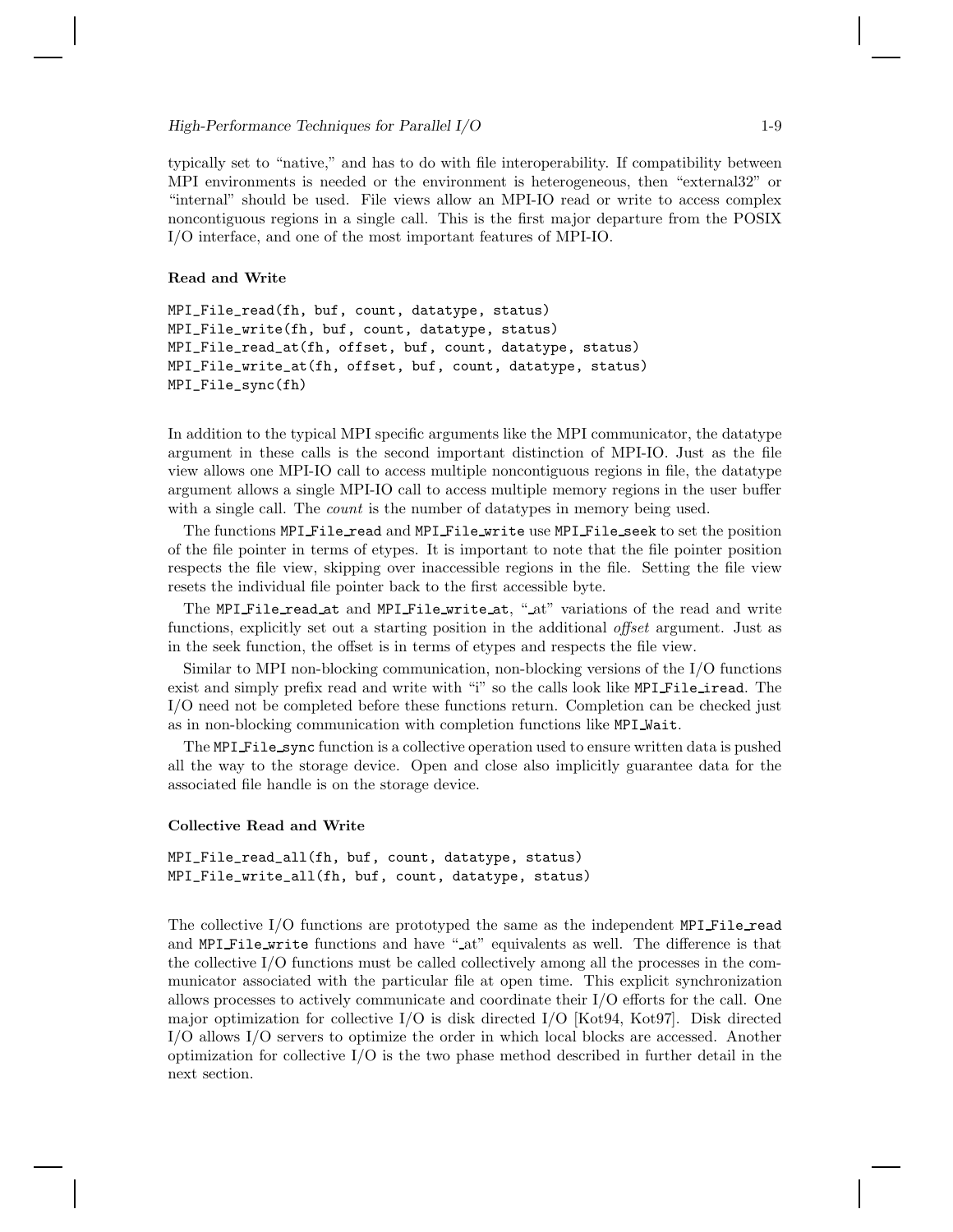

FIGURE 1.5: (a) Example POSIX I/O request. Using traditional POSIX interfaces for this access pattern cost four I/O requests, one per contiguous region. (b) Example two phase I/O request. Interleaved file access patterns can be effectively accessed in larger file I/O operations with the two phase method.

# **1.3.2 Significant Optimizations in ROMIO**

The ROMIO implementation of MPI-IO contains several optimizations based on the POSIX I/O interface, making them portable across many file systems. It is possible, however, to implement a ROMIO driver with optimizations specific to a given file system. In fact, the current version of ROMIO as of this writing (2005-06-09) already includes optimizations for PVFS2 [The] and other file systems. The most convenient means for controlling these optimizations is through the MPI-IO hints infrastructure mentioned briefly above.

#### **POSIX I/O**

All parallel file systems support what is called the *POSIX I/O* interface, which relies on an offset and a length in both memory and file to service an I/O request. This method can service noncontiguous I/O access patterns by dividing them up into contiguous regions and then individually accessing these regions with corresponding POSIX I/O operations. While such use of POSIX I/O can fulfill any noncontiguous I/O request with this technique, it does incur several expensive overheads. The division of the I/O access pattern into smaller contiguous regions significantly increases the number of I/O requests processed by the underlying file system. Also, the division often forces more I/O requests than the actual number of noncontiguous regions in the access pattern as shown in Figure 1.5a. The serious overhead sustained from servicing so many individual I/O requests limits performance for noncontiguous I/O when using the POSIX interface. Fortunately for users which have access

1-10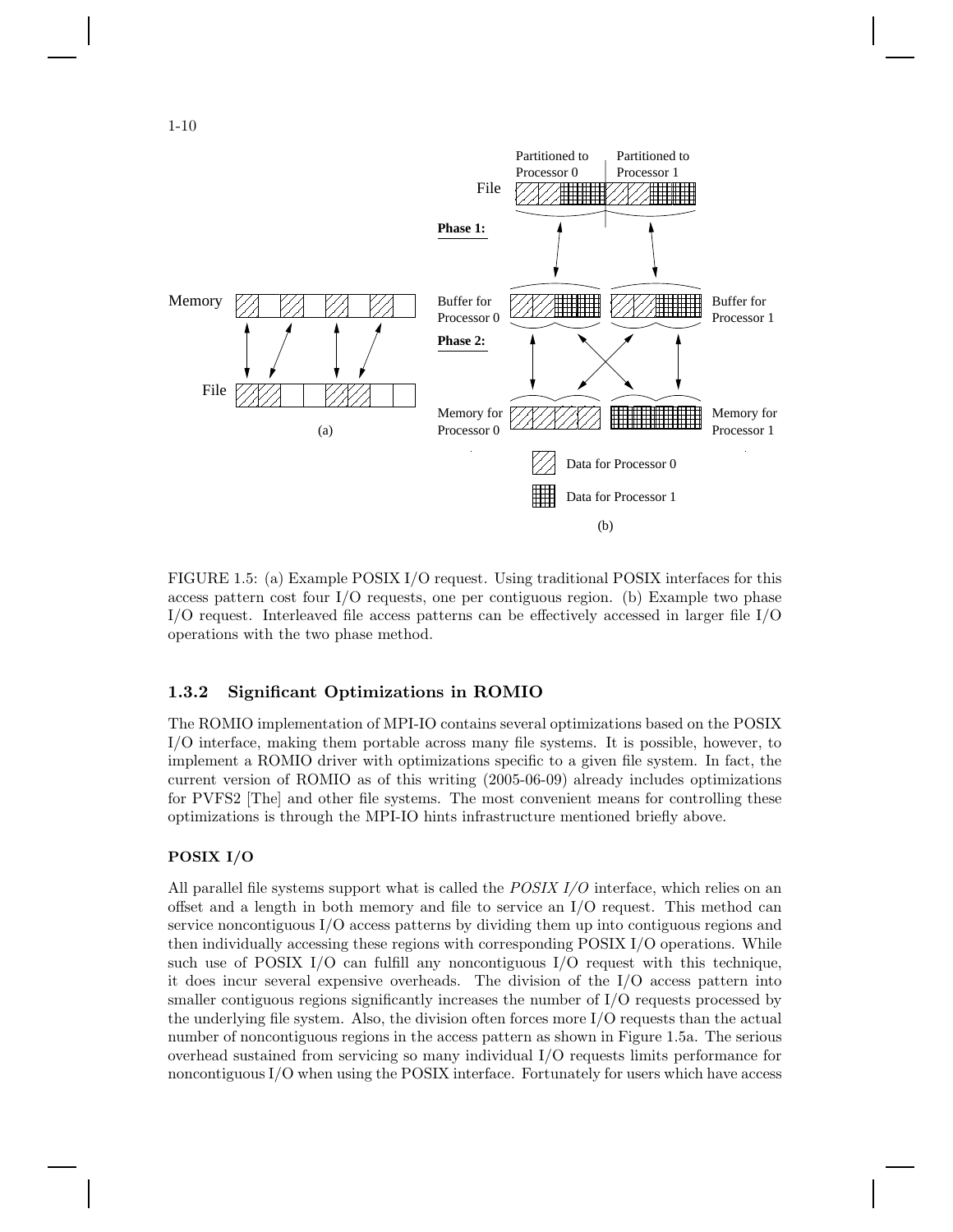

Data Sieving vs POSIX I/O Example Cases

FIGURE 1.6: (a) Probably data sieve: Data sieving reduces I/O requests by a factor of 4, but almost doubles the I/O amount (b) Do not data sieve: Data sieving I/O requests are reduced by half, but almost 4 (8 if write) times more data is accessed (c) Do not data sieve: Data sieving increases I/O requests and only marginally reduces I/O amount. (d) Do not data sieve (Pareto optimal):Data sieving doubles I/O requests, but has no effect on I/O amount. (e) Probably data sieve: Data sieving reduced I/O requests by a factor of 4, but almost doubles I/O.

to file systems supporting only the POSIX interface, two important optimizations exist to more efficiently perform noncontiguous I/O while using only the POSIX I/O interface: data sieving I/O and two phase I/O.

#### **Data Sieving**

Since hard disk drives are inherently better at accessing large amounts of sequential data, the *data sieving* technique [TGL99a] tries to satisfy multiple small I/O requests with a larger contiguous I/O access and later "sifting" the requested data in or out of a temporary buffer. In the read case, a large contiguous region of file data is first read into a temporary data sieving buffer and then the requested data is copied out of the temporary buffer into the user buffer. For practical reasons, ROMIO uses a maximum data sieving buffer size so multiple data sieving I/O requests may be required to service an access patterns. ROMIO will always try to fill the entire data sieving buffer each time in order to maximize the number of file regions encompassed. In the write case, file data must first be read into the data sieving buffer unless the user define regions in that contiguous file region cover the entire data sieving region. User data can then be copied into the data sieving buffer and then the entire data sieving buffer is written to the file in a single I/O call. Data sieving writes require some concurrency control since data that one process does not intend to modify is still read and then written back with the potential of overwriting changes made by other processes.

Data sieving performance benefits come from reducing the number of head seeks on the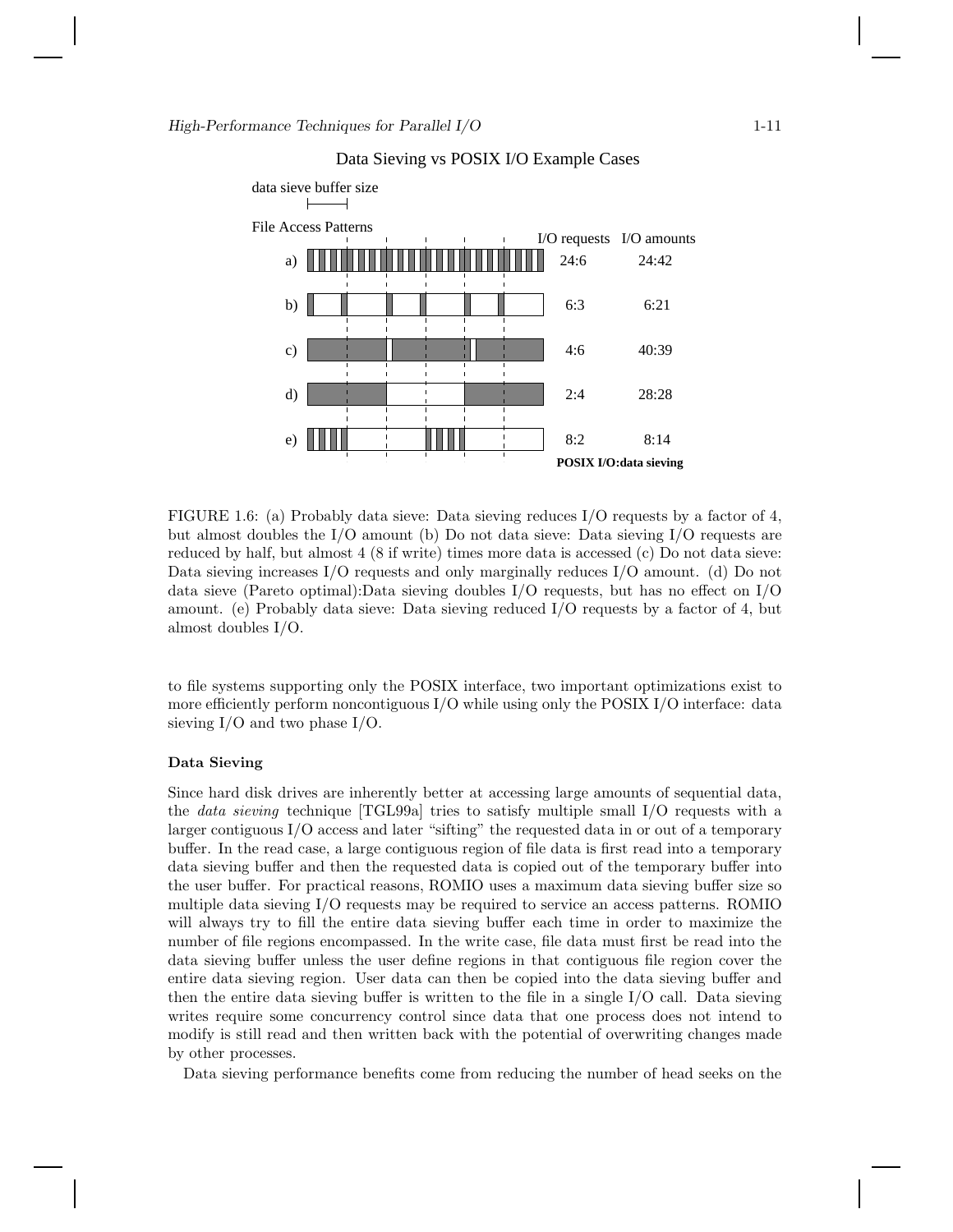

Small Noncontiguous Memory Factor in Data Sieving

FIGURE 1.7: Evaluating the file access pattern alone in this case does not paint the entire I/O picture. The small noncontiguous memory pieces break up the large contiguous file access pattern into many small I/O requests. Since these small I/O requests end up next to each other, data sieving can reduce the number of I/O requests by a factor of 4 without accessing any extraneous data, making data sieving Pareto optimal, assuming it takes longer to read/write 1 unit of data 4 times than to copy 4 units of data into or out of the buffer and to read/write 4 units of data.

disk, the cut in the accrued overhead of individual I/O requests, and large I/O accesses. Figure 1.6a and Figure 1.6e illustrate specific cases where data sieving may do well. Data sieving is less efficient when data is either sparsely distributed or the access pattern consists of contiguous regions much larger than the data sieving buffer size (end case would be a completely contiguous access pattern). In the sparse case, as in Figure 1.6b and 1.6d, the large data sieving I/O request may only satisfy a few user requests, and in even worse, may be accessing much more data than will actually be used (Figure 1.6b). The number of I/O accesses may not be reduced by much, and the extra time spent accessing useless data may be more than the time taken to make more small I/O requests. In the case where the user's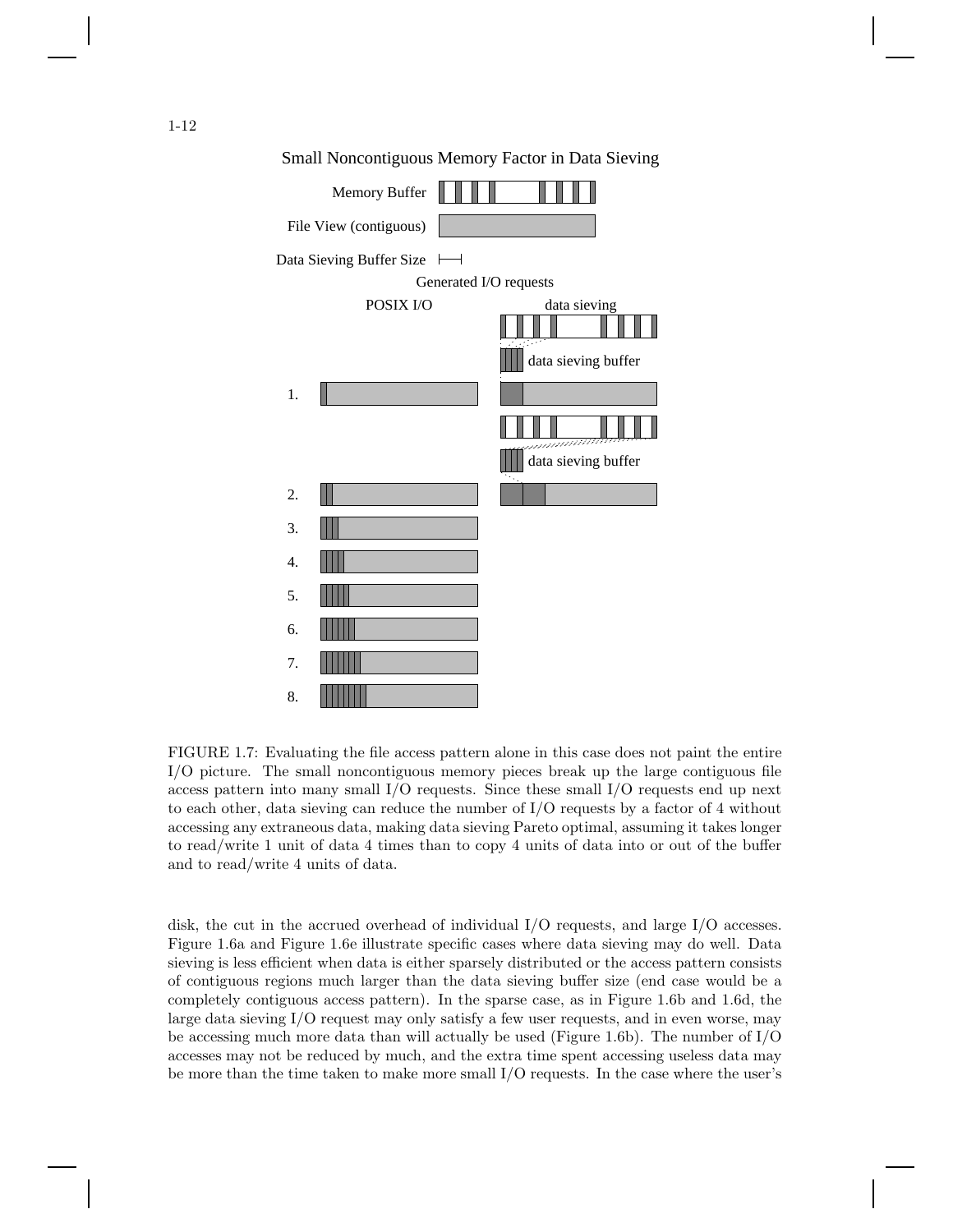# vs POSIX I/O General Guide to Using Data Sieving

Small noncontig memory regions

|                        |       | noncontig file region distribution |       |
|------------------------|-------|------------------------------------|-------|
|                        |       | sparse                             | dense |
|                        | small | no                                 | yes   |
| noncontig file regions |       |                                    |       |
|                        | large | yes                                | yes   |
|                        |       |                                    |       |

Other memory regions and sizes

|                       |       | sparse | dense |
|-----------------------|-------|--------|-------|
|                       | small | no     | yes   |
| oncontig file regions | large | no     | no    |
|                       |       |        |       |

FIGURE 1.8: The three main factors to consider in determining whether to use data sieving are whether the user buffer is noncontiguous with small pieces, the size of the noncontiguous file regions, and the distribution of the file accesses all with respect to the data sieving buffer size. If both memory and file descriptions are contiguous, do not use data sieving.

access pattern is made up of contiguous regions nearly the size of or greater than the data sieving buffer size, shown in Figure 1.6c and 1.6d, the number of I/O requests generated may actually be greater than the number of I/O requests generated had the user's I/O requests been passed directly to the file system. Additionally, data sieving will have been double buffering, and paid an extra memory copy penalty for each time the data sieve buffer was filled and emptied.

One factor not yet considered is the user memory buffer. If the user memory buffer is noncontiguous with small regions (relative to the data sieving buffer), it will have the effect of breaking up, but not separating what might have been large contiguous regions in file, thus creating an numerous I/O requests for POSIX I/O. This effect is illustrated in Figure 1.7, and presents an ideal opportunity for data sieving to reduce the overall number of I/O calls, as well as making efficient use of the data sieving buffer. Even if the original filetype consisted of large sparsely distributed regions, data sieving would still likely prove to be very beneficial.

So while data sieving could conceivably result in worse performance (the point at which would be sooner in the case of read-modify-write data sieving writes), some simple considerations can be kept in mind to determine whether data sieving will be a benefit or detriment. Assuming data is fairly uniformly spaced (no locally dense, overall sparse distributions), and the user access pattern is indeed noncontiguous, Figure 1.8 provides a quick table for determining when data sieving is most appropriate. Small, big, sparse, and dense metrics are all relative to the data sieving buffer size. An MPI-IO implementation ought to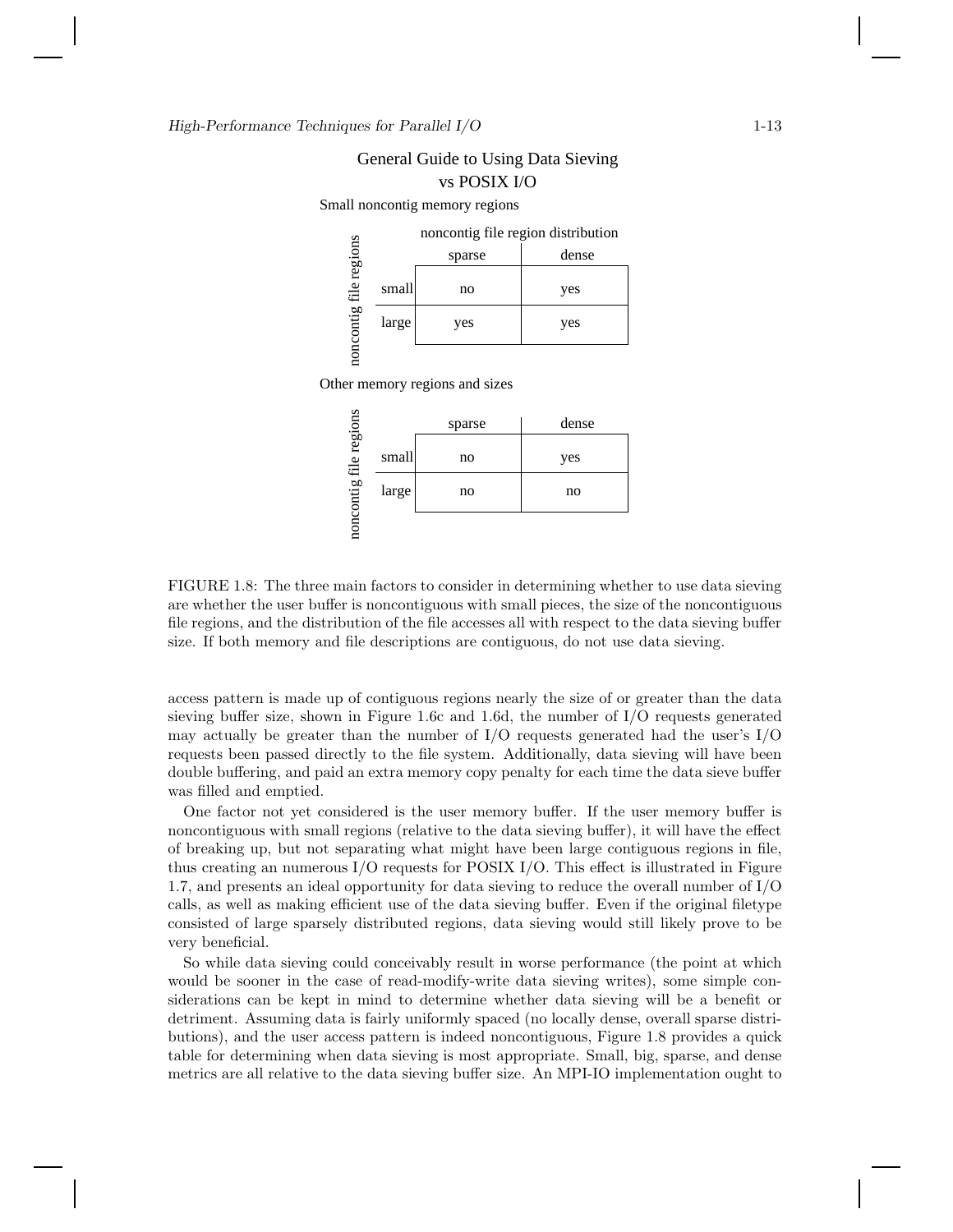preprocess the user's access pattern at least to some degree to determine the appropriateness of data sieving on its own. As mentioned earlier, however, less uniform access patterns may require some user intervention as an automated runtime determination may not catch certain cases. In the previous example (Figure 1.6e), an access pattern which consists of clusters of densely packed data will likely benefit from data sieving. Using only the data sieving technique for I/O will be referred to as *data sieving I/O*.

#### **Two Phase I/O**

Figure 1.5b illustrates the two phase method for collective I/O [TGL99b], which uses both POSIX I/O and data sieving. This method is referred to as *two phase I/O* throughout this chapter. The two phase method identifies a subset of the application processes that will actually do I/O; these processes are called *aggregators*. Each aggregator is responsible for I/O to a specific and disjoint portion of the file.

In an effort to heuristically balance I/O load on each aggregator, ROMIO calculates these *file realms* dynamically based on the aggregate size and location of the accesses in the collective operation. When performing a read operation, aggregators first read a contiguous region containing desired data from storage and put this data in a local temporary buffer. Next, data is redistributed from these temporary buffers to the final destination processes. Write operations are performed in a similar manner. First, data is gathered from all processes into temporary buffers on aggregators. Aggregators read data from storage to fill in the holes in the temporary buffers to make contiguous data regions. Next, this temporary buffer is written back to storage using POSIX I/O operations. An approach similar to data sieving is used to optimize this write back to storage when there are still gaps in the data. As mentioned earlier, data sieving is also used in the read case. Alternatively, other noncontiguous access methods, such as the ones described in Section 1.4.2, can be leveraged for further optimization.

The big advantage of two phase  $I/O$  is the consolidation by aggregators of the noncontiguous file accesses from all processes into only a few large I/O operations. One significant disadvantage of two phase I/O is that all processes must synchronize on the open, set view, read, and write calls. Synchronizing across large numbers of processes with different sized workloads can be a large overhead. Two phase I/O performance relies heavily on the particular MPI implementation's data movement performance. If the MPI implementation is not significantly faster than the aggregate I/O bandwidth in the system, the overhead of the additional data movement in two phase I/O will likely prevent two phase I/O from outperforming direct access optimizations like list I/O and datatype I/O discussed later.

#### **Common ROMIO Hints**

There are a few reserved hints in the MPI-IO specification and are therefore universal across MPI-IO implementations, but for the most part, MPI-IO implementers are free to make up hints. The MPI-IO specification also dictates that any unrecognized hints should just be ignored, leaving data unaffected. In this way user applications that specify hints relevant to either a certain file system or MPI-IO implementation should still be portable, though the hints may be disregarded.

Table 1.4 lists some hints that are typically used. The exact data sieving hints are specific to ROMIO, but the collective I/O hints are respected across MPI-IO implementations. While an MPI-IO developer may choose not to implement two phase collective  $I/O$ , if they do decide to, they should use the hints in the table for user configuration. The *striping factor* and *striping unit* are standardized MPI-IO hints used to dictate file distribution parameters to the underlying parallel file system.

#### 1-14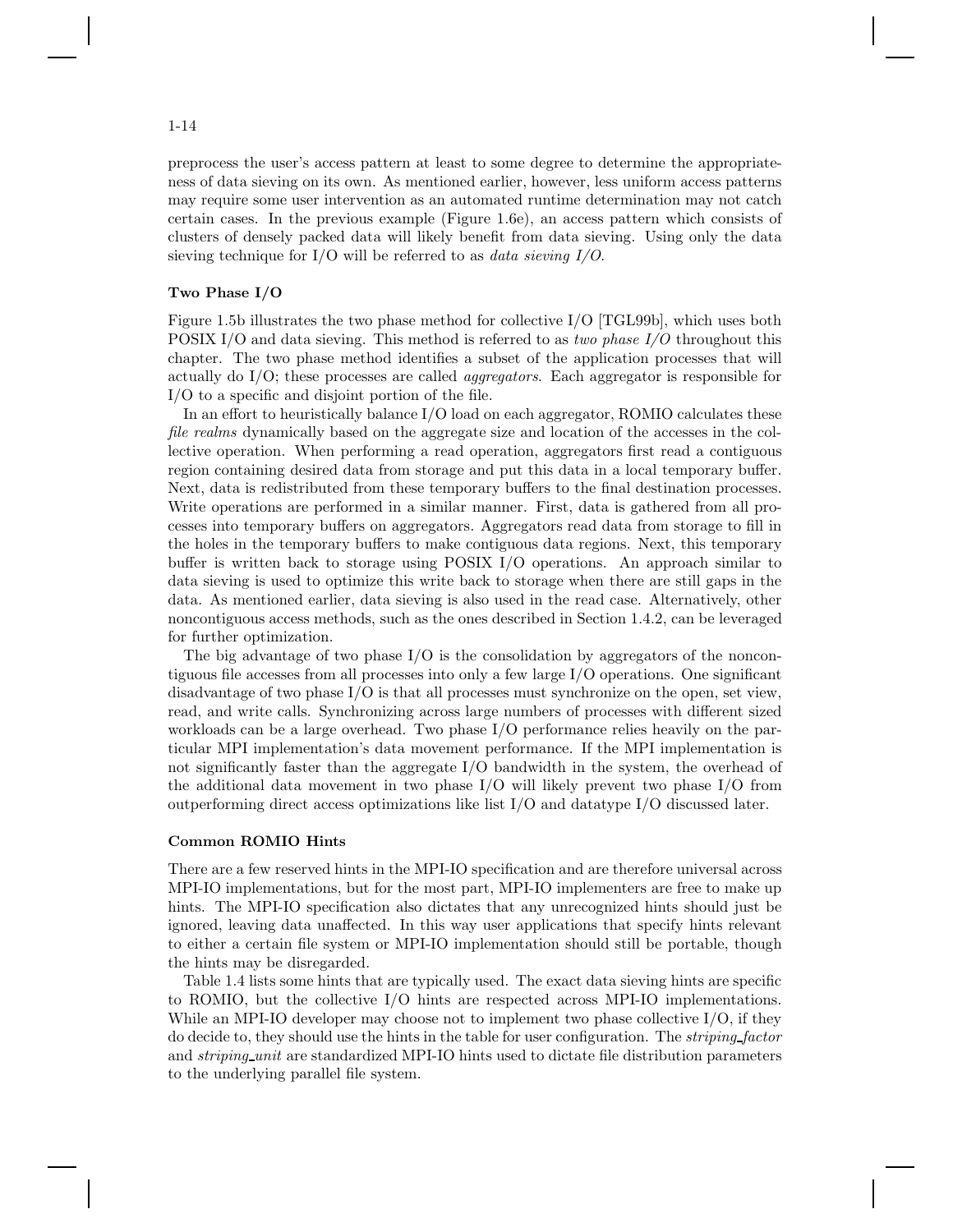| MPI reserved hints.           |             |      |                        |                                            |
|-------------------------------|-------------|------|------------------------|--------------------------------------------|
| Hint                          | Value       | Same | Std.                   | <b>Basic Description</b>                   |
| romio_cb_read                 | E/D/A       | yes  | $\mathbf{n}$           | ctrl 2-phase collective reads              |
| romio cb write                | E/D/A       | yes  | no                     | ctrl 2-phase collective writes             |
| cb_buffer_size                | integer     | yes  | yes                    | 2-phase collective buffer size             |
| cb nodes                      | integer     | ves  | yes                    | no. of collective $I/O$ aggregators        |
| cb config list                | string list | yes  | yes                    | list of collective aggregator hosts        |
| romio_ds_read                 | E/D/A       | no   | $\mathbf{n}\mathbf{o}$ | ctrl data sieving for indep. reads         |
| romio_ds_write                | E/D/A       | no   | $\mathbf{n}\mathbf{o}$ | ctrl data sieving for indep. writes        |
| romio no indep rw             | bool        | yes  | no                     | no subsequent indep. $I/O$                 |
| ind rd buffer size            | integer     | no   | no                     | read data sieve buffer sz.                 |
| ind wr buffer size            | integer     | no   | no                     | write data sieve buffer sz.                |
| striping factor               | integer     | yes  | yes                    | no. of $I/O$ servers to stripe file across |
| striping unit                 | integer     | yes  | yes                    | stripe sz distributed on $I/O$ servers     |
| $E/D/A =$ Enable/Disable/Auto |             |      |                        |                                            |

**TABLE 1.4** The *same* column indicates whether the hint passed needs to be the same across all processes in the communicator. The *Std.* column indicates official MPI reserved hints.

Although hints are an important means for applications and their developers to communicate with MPI implementations, it is usually more desirable for the MPI-IO implementation to automate the use and configuration of any optimizations.

#### **1.3.3 Current Areas of Research in MPI-IO**

Although data sieving  $I/O$  and two phase  $I/O$  are both significant optimizations,  $I/O$  remains a serious bottleneck in high-performance computing systems. MPI-IO remains an important level in the software stack for optimizing I/O.

#### **Persistent File Realms**

The Persistent File Realm (PFR)  $[CL<sup>+</sup>04]$  technique modifies the two phase I/O behavior in order to ensure valid data in an incoherent client-side file system cache. Following MPI consistency semantics, non-overlapping file writes should be immediately visible to all processes within the I/O communicator. An underlying file system must provide coherent client-side caching if any at all.

Maintaining cache coherency over a distributed or parallel file system is no easy task, and the overhead introduced by the coherence mechanisms sometimes outweigh the performance benefits of providing a cache. This is the exact reason that PVFS [CLRT00] does not provide a client-side cache.

If an application can use all collective MPI I/O functions, PFRs can carefully manage the actual I/O fed to the file system in order to ensure access to only valid data in an incoherent client-side cache. As mentioned earlier, the ROMIO two phase I/O implementation heuristically load balances the I/O responsibilities of the I/O aggregators. Instead of rebalancing and reassigning the *file realms* according to the accesses of each collective I/O call, the file realms "persist" between collective  $I/O$  calls. The key to PFRs is recognizing that the data cached on a node is not based on its own MPI-IO request, but the combined I/O accesses of the communicator group. Two phase I/O adds a layer of I/O indirection. As long as each I/O aggregator is responsible for the same file realm in each collective I/O call, the data it accesses will always be the most recent version. With PFRs, the file system no longer needs to worry about the expensive task of cache coherency, and the cache can still safely be used. The alternative is to give up on client-side caches completely as well as the performance boost they offer.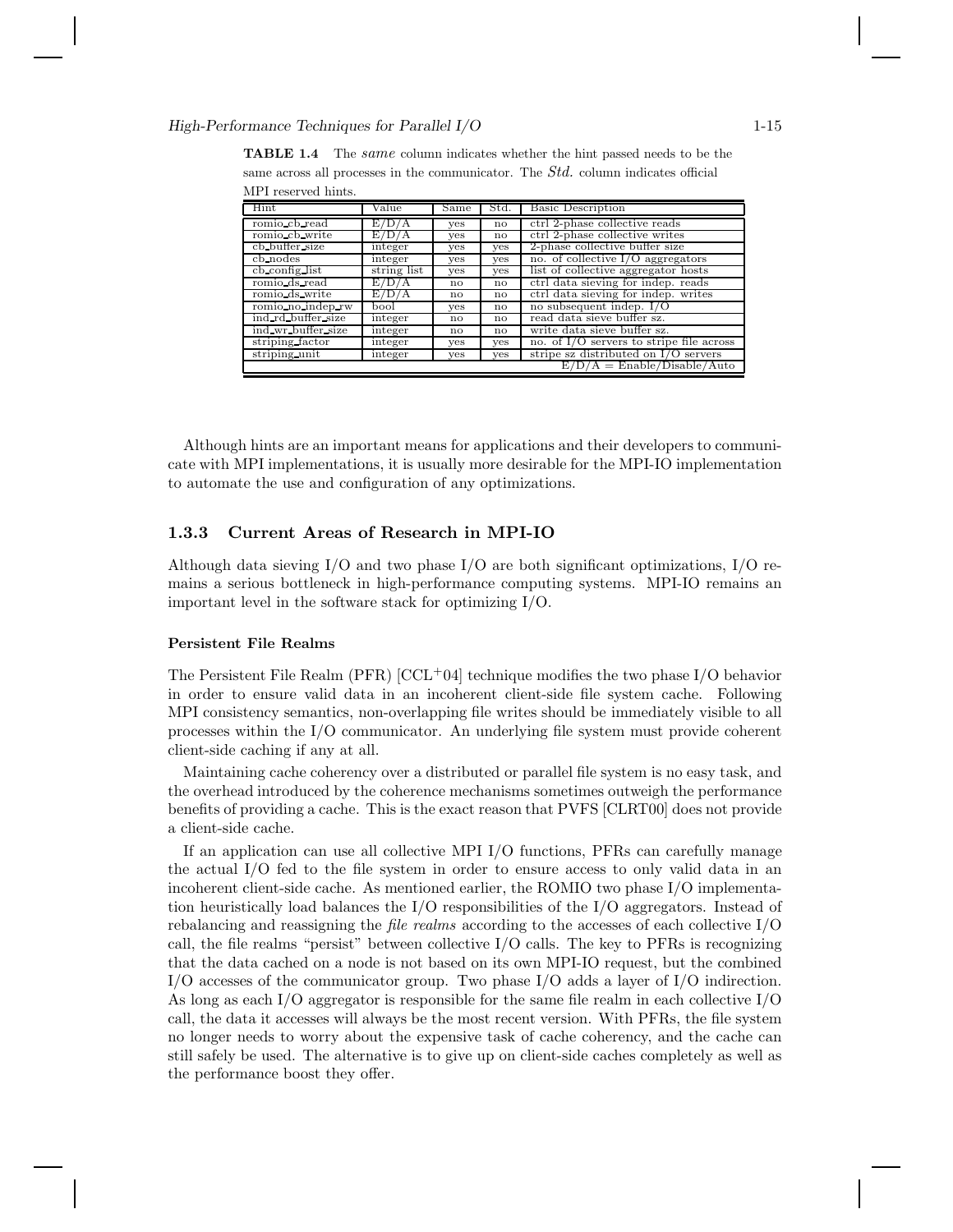#### **Portable File Locking**

The MPI-IO specification provides an *atomic mode*, which means file data should be sequentially consistent. As it is, even with a fully POSIX compliant file system, some extra work is required to implement atomicity in MPI-IO because of the potential for noncontiguous access patterns. MPI-IO functions must be sequentially consistent across noncontiguous file regions in atomic mode. In high-performance computing, it is typical for a file system to relax consistency semantics or for a file system that supports strict consistency to also support less strict consistency semantics. File locking is the easiest way to implement MPI's atomic mode. It can be done in three different ways based on traditional contiguous byte-range locks. The first is to lock the entire file being accessed during each MPI-IO call, the down side being potentially unneeded access serialization for all access to the file. The second is to lock a contiguous region starting from the first byte accessed ending at the last byte access. Again, since irrelevant bytes between a noncontiguous access pattern are locked, there is still potential for false sharing lock contention. The last locking method is two phase locking where byte range locks for the entire access (possibly noncontiguous) must be acquired before performing I/O [ACTC06]. While file locking is the most convenient way to enforce MPI's atomic mode, it is not always available.

Portable file locking at the MPI level  $[{\rm LGR}^{+}05]$  provides the necessary locks to implement the MPI atomic mode on any file system. This is accomplished by using MPI-2's Remote Memory Access (RMA) interface. The "lock" is a remote accessible boolean array the size of the number of processes *N*. Ideally, the array is a bit array, but it may depend on the granularity of a particular system. To obtain the lock, the process puts a *true* value to its element in the remote array and gets the rest of the array in one MPI-2 RMA epoch (in other words both the put and get happen simultaneously and atomically). If the array obtained is clear, the lock is obtained, otherwise the lock is already possessed by another process, and the waiting process sets up a MPI Recv to receive the lock from another process. To release the lock, the locking process writes a *false* value to its element in the array and gets the rest of the array. If the array is clear, then no other process is waiting for the lock. If not, then should pass the lock with a MPI Send call to the next waiting process in the array. Once lock contention manifests itself, the lock is passed around in the array sequentially (and circularly), and thus this algorithm does not provide fairness.

#### **MPI-IO File Caching**

It is important to remember that caching is a double-edged sword that can some times help and other times impede. Caching is not always desirable, and these situations should be recognized during either compile or run time  $|VSK^{\dagger}03|$ . Caching is ideally suited to applications performing relatively small writes that can be gathered into larger more efficient writes. Caching systems need to provide run time infrastructure for identifying patterns and monitoring cache statistics to make decisions such as whether to keep caching or bypass the cache. Ideally, the cache could self-tune other parameters like page sizes, cache sizes, and eviction thresholds as well.

Active Buffering [MWLY02] gathers writes on the client and uses a separate I/O thread on the client to actually write the data out to the  $I/O$  system.  $I/O$  is aggressively interleaved with computation, allowing computation to resume quickly.

DAChe  $[CL<sup>+</sup>05]$  is a coherent cache system implemented using MPI-2 for communication. DAChe makes local client-side file caches remotely available to other processes in the communicator using MPI-2 RMA functions. The same effect can be achieved using threads on the clients to handle remote cache operations  $[LCC+05b, LCC+05a]$ . A threaded version of coherent caching provides additional functionality over DAChe to intermittently

#### 1-16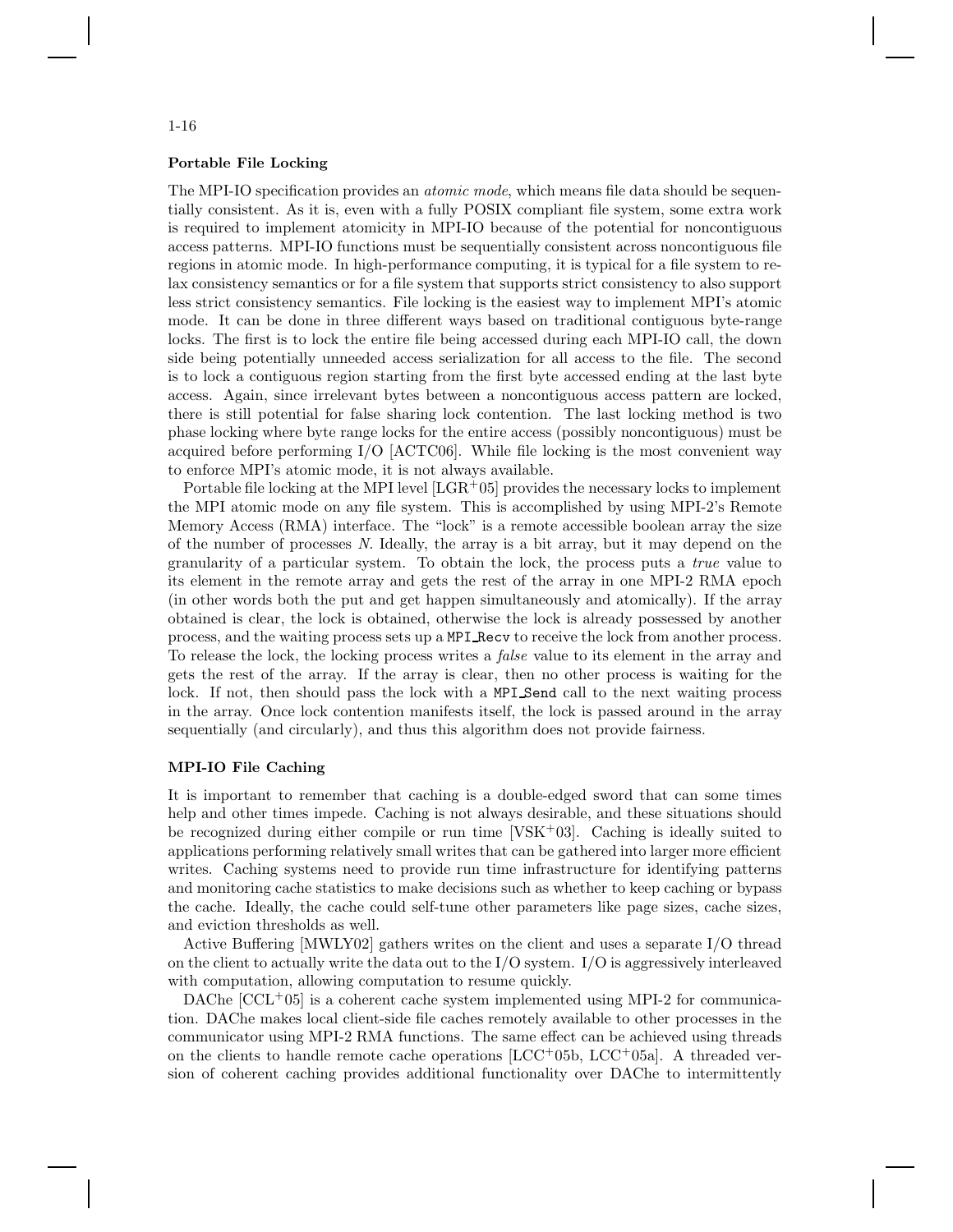#### *High-Performance Techniques for Parallel I/O* 1-17

write out the cache. Though some large-scale systems lack thread support, most clusters do support threads, and multi-core microprocessors are starting to become commonplace in high-performance computing. Modern high-performance computers also commonly use low latency networks with native support for one-sided RMA, which provides DAChe with optimized low level transfers. Cache coherency is achieved by allowing any given data to be cached on a single client at a time. Any peer accessing the same data passively accesses the data directly on the client caching the page, assuring a uniform view of the data by all processes.

# **1.4 Parallel File Systems**

# **1.4.1 Summary of Current Parallel File Systems**

Currently there are numerous parallel I/O solutions available. Some of the current major commercial efforts include Lustre [Lus], Panasas [Pan], GPFS [SH02], and IBRIX Fusion [IBR]. Some current and older research parallel file systems include PVFS [CLRT00, The], Clusterfile [IT01], Galley [NK96], PPFS [EKHM93], Scotch [GSC<sup>+</sup>95] and Vesta [CF96].

This section begins by describing some of the parallel file systems in use today. Next, various I/O methods for noncontiguous data access and how I/O access patterns and file layouts can significantly affect performance are discussed with a particular emphasis on structured scientific I/O parameters (region size, region spacing, and region count).

#### **Lustre**

Lustre is widely used at the U.S. National Laboratories, including Lawrence Livermore National Laboratory (LLNL), Pacific Northwest National Laboratory (PNNL), Sandia National Laboratories (SNL), the National Nuclear Security Administration (NNSA), Los Alamos National Laboratory (LANL), and NCSA. It is an open source parallel file system for Linux developed by Cluster File Systems, Inc. and HP.

Lustre is built on the concept of objects that encapsulate user data as well as attributes of that data. Lustre keeps unique inodes for every file, directory, symbolic link, and special file which holds references to objects on OSTs. Metadata and storage resources are split into metadata servers (MDSs) and object storage targets (OSTs), respectively. MDSs are replicated to handle failover and are responsible for keeping track of the transactional record of high level file system changes. OSTs handle actual file I/O directly to and from clients once a client has obtained knowledge of which OSTs contain the objects necessary for I/O. Since Lustre meets strong file system semantics through file locking, each OST handles locks for the objects that it stores. OSTs handle the interaction of client I/O requests and the underlying storage, which are called object-based disks (OBDs). While OBD drivers for accessing journaling file systems such as ext3, ReiserFS, and XFS are currently used in Lustre, manufacturers are working on putting OBD support directly into disk drive hardware.

#### **PanFS**

Panasas ActiveScale File System (PanFS) has customers in the areas of government sciences, life sciences, media, energy, and many others. It is a commercial product which, like Lustre, is also based on an object storage architecture.

The PanFS architecture consists of both metadata servers (MDSs) and object-based storage devices (OSDs). MDSs have numerous responsibilities in PanFS including authentication, file and directory access management, cache coherency, maintaining cache consistency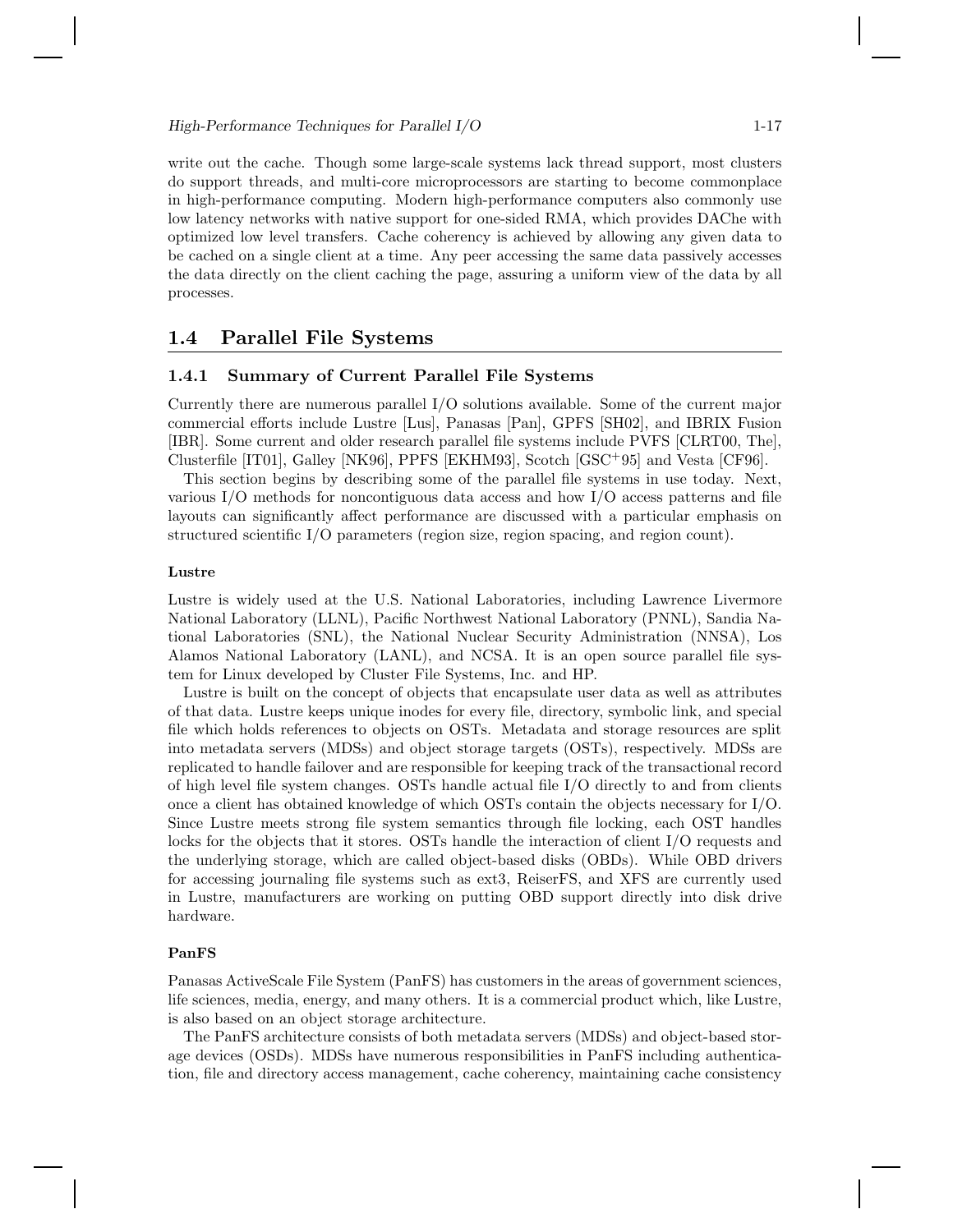# among clients, and capacity management. The OSD is very similar to Lustre's OST in that it is also a network-attached device smart enough to handle object storage, intelligent data layout, management of the metadata associated with objects it stores, and security. PanFS supports the POSIX file system interface, permissions, and ACLs. Caching is handled at multiple locations in PanFS. Caching is performed at the compute nodes and is managed with callbacks from the MDSs. The OBDs have a write data cache for efficient storage and a third cache is used for metadata and security tokens to allow secure commands to access objects on the OSDs.

#### **GPFS**

The General Parallel File System (GPFS) from IBM is a shared disk file system. It runs on both AIX and Linux and has been installed on numerous high-performance clusters such as ASCI Purple. In GPFS, compute nodes connect to file system nodes. The file system nodes are connected to shared disks through a switching fabric (such as fibre channel or iSCSI). The GPFS architecture uses distributed locking to guarantee POSIX semantics. Locks are acquired on a byte-range granularity (limited to the smallest granularity of a disk sector). A *data shipping* mode is used for fine-grain sharing for applications, where GPFS forwards read/write operations originating from other nodes to nodes responsible for a particular data block. Data shipping is mainly used in the MPI-IO library optimized for GPFS  $[PTH+01]$ .

#### **FusionFS**

IBRIX, founded in 2000, has developed a commercial parallel file system called FusionFS. It was designed to have a variety of high-performance I/O needs in scientific computing and commercial spaces. Some of its customers include NCSA, the Texas Advanced Computing Center at the University of Austin at Texas, Purdue University, and Electromagnetic Geoservices.

FusionFS is a file system which is a collection of *segments*. Segments are simply a repository for files and directories with no implicit namespace relationships (for example, not necessarily a directory tree). Segments can be variable sizes and not necessarily the same size. In order to get parallel I/O access, files can be spread over a group of segments. Segments are managed by segment servers in FusionFS, where a segment server may "own" one or more segments. Segment servers maintain the metadata and lock the files stored in their segments. Since the file system is composed of segments, additional segments may be added for increasing capacity without adding more servers. Segment servers can be configured to handle failover responsibilities, where multiple segment servers have access to shared storage. A standby segment server would automatically take control of another server's segments if it were to fail. Segments may be taken offline for maintenance without disturbing the rest of the file system.

#### **PVFS**

The Parallel Virtual File System 1 (PVFS1) is a parallel file system for Linux clusters developed at Clemson University. It has been completely redesigned as PVFS2, a joint project between ANL and Clemson University. While PVFS1 was a research parallel file system, PVFS2 was designed as a production parallel file system made easy for adding/removing research modules. A typical PVFS2 system is composed of server processes which can handle metadata and/or file data responsibilities.

PVFS2 features several major distinctions over PVFS1. First of all, it has a modular

#### 1-18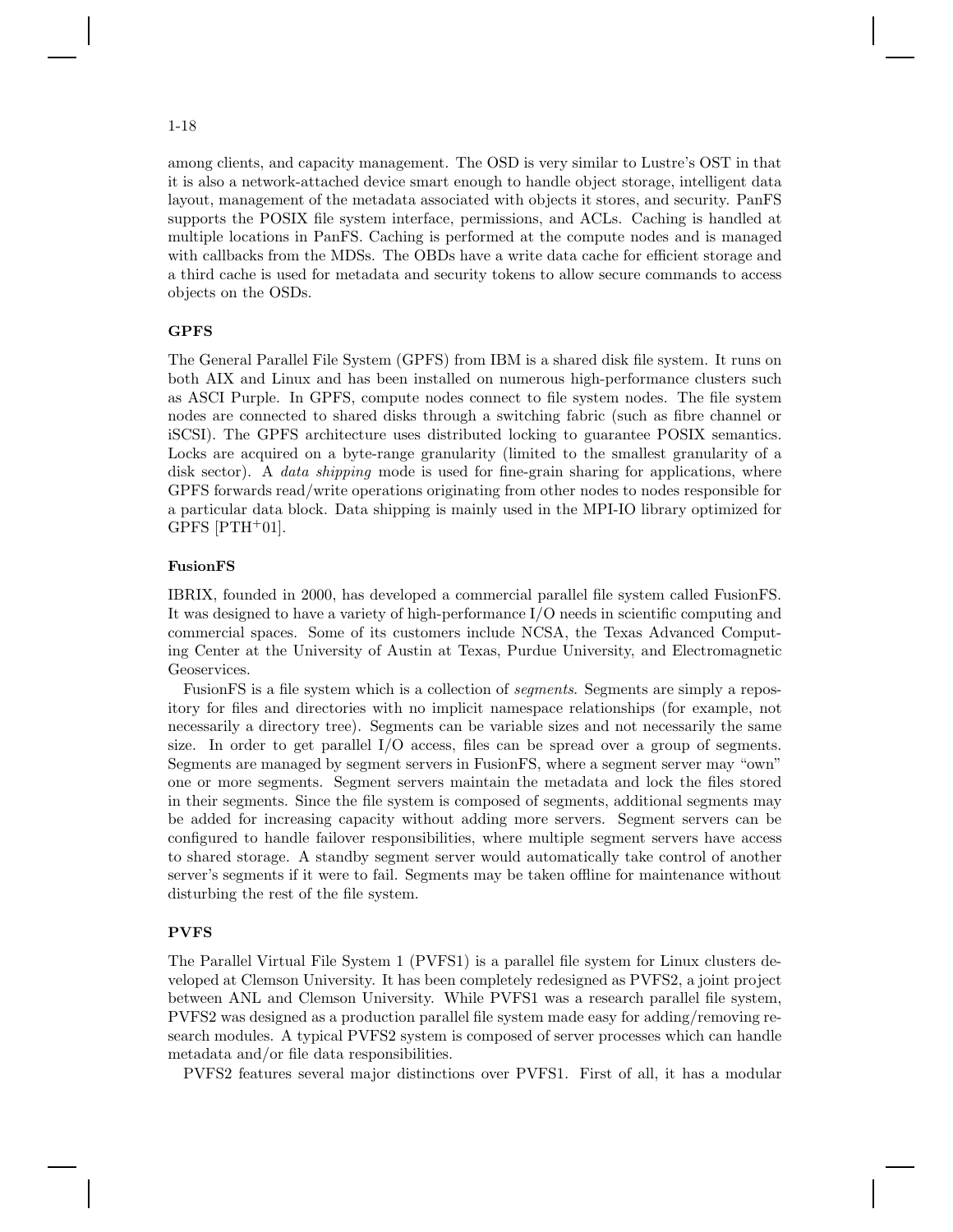*High-Performance Techniques for Parallel I/O* 1-19

![](_page_18_Figure_1.jpeg)

FIGURE 1.9: (a) Example list I/O request. All offsets and lengths are specified for both memory and file using offset-length pairs. (b) Example datatype I/O request. Memory and file datatypes are built for expressing structured I/O patterns and passed along with an I/O request.

design which makes it easy to change the storage subsystem or network interface. Clients and servers are stateless, allowing the file system to cleanly progress if a connected client crashes. Most important to this chapter, PVFS2 has strong built-in support for noncontiguous I/O and an optimized MPI-IO interface. PVFS2 also uses the concept of objects which are referred to by handles in the file system. Data objects in PVFS2 are stored in the servers with metadata information about the group of objects that make up a file as well as attributes local to a particular object. It is best to access PVFS2 through the MPI-IO interface, but a kernel driver provides access to PVFS2 though the typical UNIX I/O interface.

# **1.4.2 Noncontiguous I/O Methods for Parallel File Systems**

Numerous scientific simulations compute on large, structured multi-dimensional datasets which must be stored at regular time steps. Data storage is necessary for visualization, snapshots, checkpointing, out-of-core computation, post processing [NSLD99], and numerous other reasons. Many studies have shown that the noncontiguous I/O access patterns evident in applications as IPARS  $[IPA]$  and FLASH  $[FOR<sup>+</sup>00]$  are common to most scientific applications [BW95, CACR95]. This section begins by describing the important noncontiguous I/O methods that can be leveraged through MPI-IO which require specific file system support (list  $I/O$  and datatype  $I/O$ ). POSIX  $I/O$  and two phase  $I/O$  were discussed in depth in Section 1.3.2. In this section, noncontiguous I/O methods are described and compared.

#### **List I/O**

The list I/O interface is an enhanced file system interface designed to support noncontiguous accesses and is illustrated in Figure 1.9a. The list I/O interface describes accesses that are both noncontiguous in memory and file in a single I/O request by using offset-length pairs.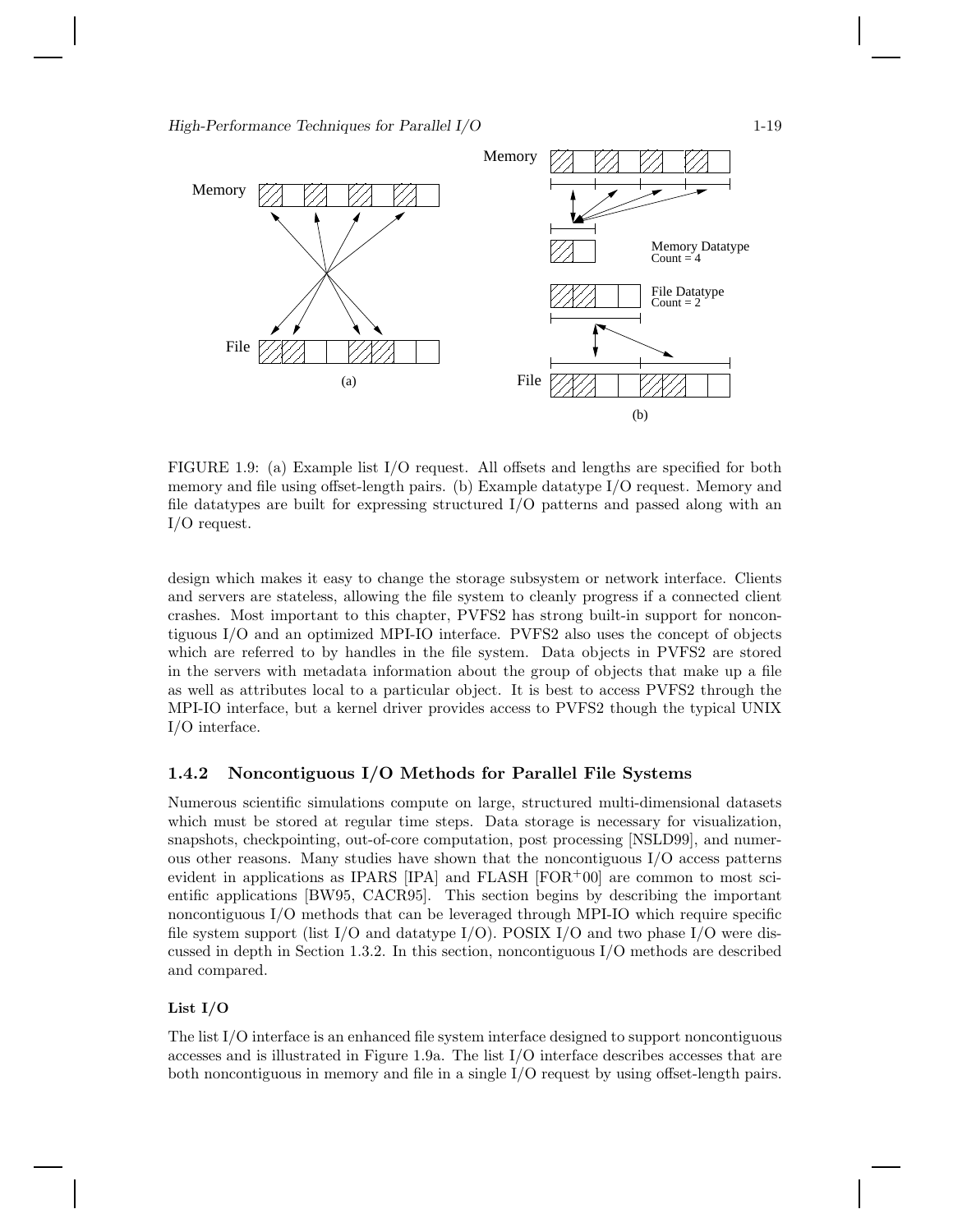1-20

Using the list I/O interface, an MPI-IO implementation can flatten the memory and file datatypes (convert them into lists of contiguous regions) and then describe an MPI-IO operation with a single list I/O request. Given an efficient implementation of this interface in a file system, list I/O improves noncontiguous I/O performance by significantly reducing the number of I/O requests needed to service a noncontiguous I/O access pattern. Previous work  $[CCC+03]$  describes an implementation of list I/O in PVFS and support for list I/O under the ROMIO MPI-IO implementation. Drawbacks of list I/O are the creation and processing of these large lists and the transmission of the file offset-length pairs from client to server in the parallel file system. Additionally, list I/O request sizes should be limited when going over the network; only a fixed number of file regions can be described in one request. So while list I/O significantly reduces the number of I/O operations (in  $[CCC^+03]$ , by a factor of 64), a linear relationship still exists between the number of noncontiguous regions and the number of actual list I/O requests (within the file system layer). In the rest of this section, this maximum number of offset-length pairs allowed per list I/O request is addressed as *ol-max*.

Using POSIX I/O for noncontiguous I/O access patterns will often generate the same number of I/O requests as noncontiguous file regions. In that case, previous results have shown that list I/O performance runs parallel to the POSIX I/O bandwidth curves and shifted upward due to a constant reduction of total I/O requests by a factor of *ol-max*. List I/O is an important addition to the optimizations available in MPI-IO. It is most effective when the  $I/O$  access pattern is noncontiguous and irregular, since datatype  $I/O$  is more efficient for structured data access.

#### **Datatype I/O**

While list I/O provides a way for noncontiguous access patterns to be described in a single I/O request, it uses offset-length pairs. For structured access patterns, more concise solutions exist for describing the memory and file regions. Hence, datatype I/O (Figure 1.9b) borrows from the derived datatype concept used in both message passing and I/O for MPI applications. MPI derived datatype constructors allow for concise descriptions of the regular, noncontiguous data patterns seen in many scientific applications (such as extracting a row from a two-dimensional dataset). The datatype I/O interface replaces the lists of I/O regions in the list I/O interface with an address, count, and datatype for memory, and a displacement, datatype, and offset into the datatype for file. These parameters correspond directly to the address, count, datatype, and offset into the file view passed into an MPI-IO call and the displacement and file view datatype previously defined for the file. While the datatype I/O interface could be directly used by programmers, it is best used as an optimization under the MPI-IO interface. The file system must provide its own support for understanding and handling datatypes. A datatype I/O implementation in PVFS1  $[CL<sup>+</sup>03]$  demonstrates its usefulness in several I/O benchmarks.

Since datatype I/O can convert a MPI-IO operation directly into a file system request with a one-to-one correspondence, datatype  $I/O$  greatly reduces the amount of  $I/O$  requests necessary to service a structured noncontiguous request when compared to the other noncontiguous access methods. Datatype I/O is unique with respect to other methods in that increasing the number of noncontiguous regions that are regularly occurring does not require additional I/O access pattern description data traffic over the network. List I/O, for example, would have to pass more file offset-length pairs in such a case. When presented with an access pattern of no regularity, datatype I/O regresses into list I/O behavior.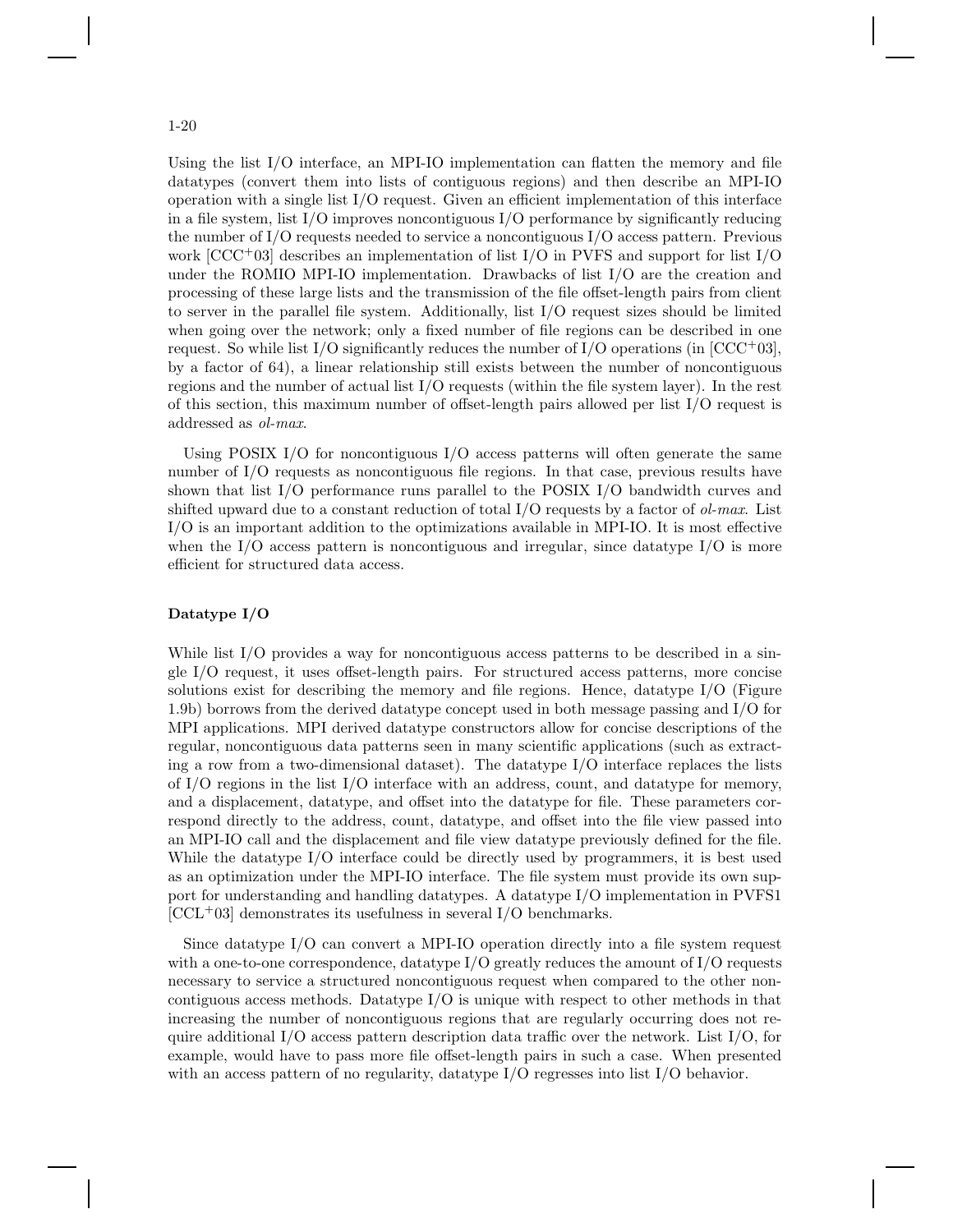#### **1.4.3 I/O Suggestions for Application Developers**

Application developers often create datasets using I/O calls in a simple to program manner. While convenient, the logical layout of a dataset in a file can have a significant impact on I/O performance. When creating I/O access patterns, application developers should consider three major I/O access pattern characteristics that seriously affect I/O performance. These suggestions focus on structured, interleaved, and noncontiguous I/O access, all of which are common for scientific computing (as mentioned earlier in Section 1.4.2). The following discussion addresses the effect of changing each parameter while holding the others constant.

- *•* **Region Count** Changing the region count (whether in memory or file) will cause some I/O methods to increase the amount of data sent from the clients to the I/O system over the network. For example, increasing the region count when using POSIX I/O will increase the number of I/O requests necessary to service a noncontiguous I/O call. Datatype I/O may be less affected by this parameter since changing the region count does not change the size of the access pattern representation in structured data access. List I/O could be affected by the region count since it can only handle so many offset-length pairs before splitting into multiple list I/O requests. Depending on the access pattern, two phase I/O may also be less affected by the region count, since aggregators only make large contiguous I/O calls.
- *•* **Region Size** Memory region size should not make a significant difference in overall performance if all other factors are constant. POSIX I/O and list I/O could be affected since smaller region sizes could create more noncontiguous regions, therefore requiring more I/O requests to service. File region size makes a large performance difference since hard disk drive technology provides better bandwidth to larger I/O operations. Since two phase I/O already uses large I/O operations, it will be less affected by file region size. The other I/O methods will see better bandwidth (up to the hard drive disk bandwidth limit) for larger file region sizes.
- *•* **Region Spacing** Memory region spacing should not make an impact on performance. However, file regions spacing changes the disk seek time. Even though this section considers region spacing as the logical distance to the next region, there is a some correlation with respect to actual disk distance due to the physical data layout many file systems choose. If the distance between file regions is small, two phase I/O will improve performance due to internal data sieving. Also, when the file region spacing small enough to fit multiple regions into a file system block, file system block operations may help with caching. Spacing between regions is usually different in memory and in file due to the interleaved data operation that is commonly seen in scientific datasets that are accessed by multiple processes. For example, in the FLASH code  $[FOR<sup>+</sup>00]$ , the memory structure of the block is different that the file structure, since the file dataset structure takes into account multiple processes.

An I/O benchmark, *Noncontiguous I/O Test* (NCIO), was designed in [CCL<sup>+</sup>06] for studying I/O performance using various I/O methods, I/O characteristics, and noncontiguous I/O cases. This work validated many of the I/O suggestions listed here. Table 1.5 and Table 1.6 show a summary of how I/O parameters affect memory and file descriptions. If application developers understand how I/O access patterns affect overall performance, they can create optimized I/O access patterns which will both attain good performance as well as suit the needs of the application.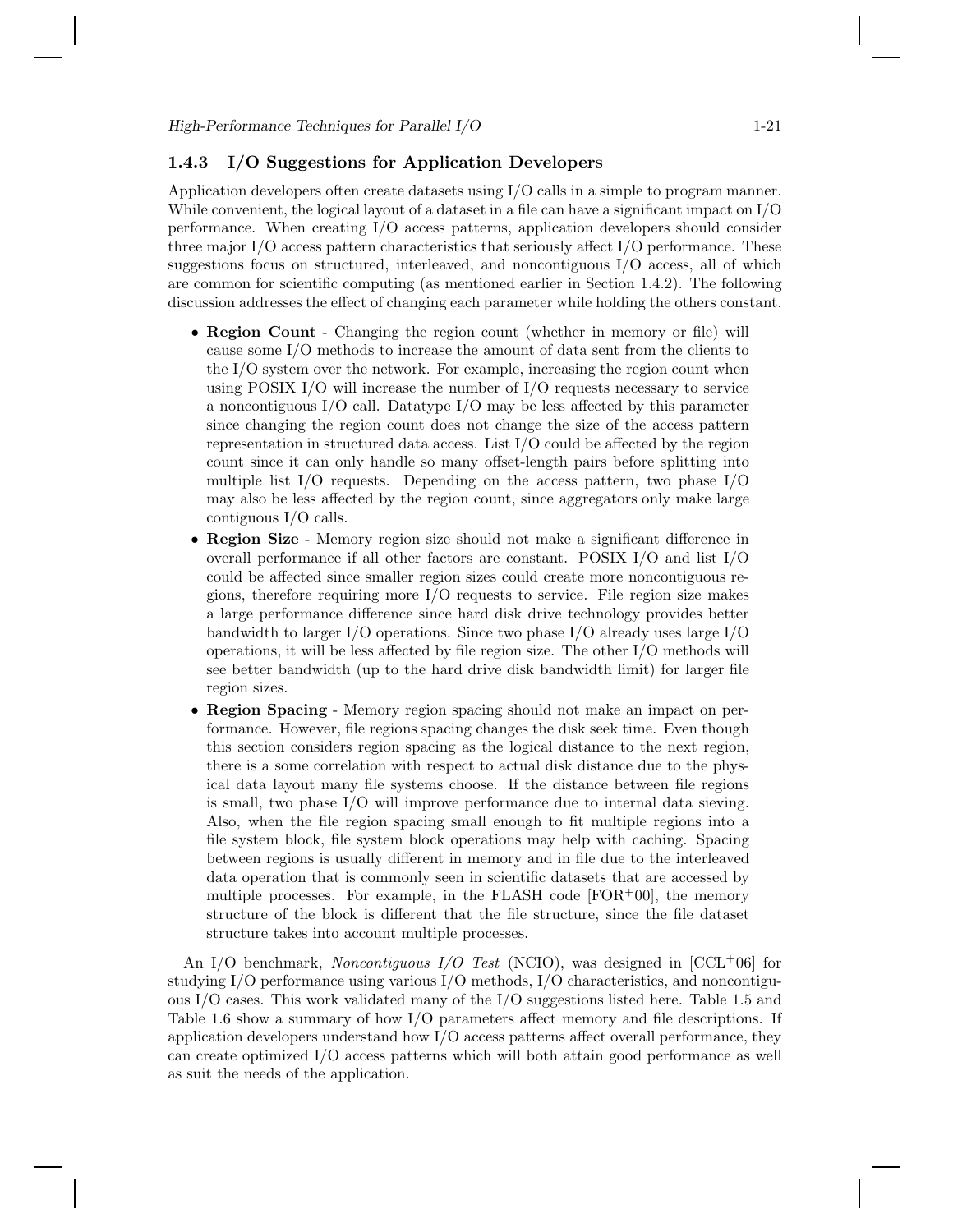**TABLE 1.5** The effect of changing the memory description parameters of an I/O access pattern assuming that all others stay the same.

| 'O Method    | Increase region count<br>from $(1 \text{ to } c)$      | Increase region size<br>from $(1 \text{ to } s)$          | Increase region spacing<br>from $(1 \text{ to } p)$       |
|--------------|--------------------------------------------------------|-----------------------------------------------------------|-----------------------------------------------------------|
| <b>POSIX</b> | increase $I/O$ ops<br>from $1$ to $c$                  | no change                                                 | no change                                                 |
| List         | increase $I/O$ ops<br>from 1 to $c/ol$ -max            | no change                                                 | no change                                                 |
| Datatype     | increment datatype<br>count from $1$ to $c$            | no change                                                 | no change                                                 |
| Data sieving | minor increase of<br>local memory<br>movement          | surpassing buffer<br>size requires more<br>:/O ops        | surpassing buffer<br>size requires more<br>O ops          |
| Two phase    | minor increase of<br>memory movement<br>across network | surpassing aggregate<br>buffer requires<br>more $I/O$ ops | surpassing aggregate<br>buffer requires<br>more $I/O$ ops |

**TABLE 1.6** The effect of changing the file description parameters of an I/O access pattern assuming that all others stay the same.

| Method        | Increase region count    | Increase region size     | Increase region spacing  |
|---------------|--------------------------|--------------------------|--------------------------|
|               | from $(1 \text{ to } c)$ | from $(1 \text{ to } s)$ | from $(1 \text{ to } p)$ |
| POSIX         | increase $I/O$ ops       | improves disk            | increases disk           |
|               | from $1$ to $c$          | bandwidth                | seek time                |
| $_{\rm List}$ | increase $I/O$ ops       | improves disk            | increases disk           |
|               | from 1 to $c/ol$ -max    | bandwidth                | seek time                |
| Datatype      | increment datatype       | improves disk            | increase disk            |
|               | count from $1$ to $c$    | bandwidth                | seek time                |
| Data sieving  | minor increase of        | lessens buffered I/O     | lessens buffered I/O     |
|               | local memory             | advantages &             | advantages $\&$          |
|               | movement                 | surpassing buffer        | surpassing buffer        |
|               |                          | size requires more       | requires more            |
|               |                          | $I/O$ ops                | $I/O$ ops                |
| Two phase     | minor increase of        | lessens buffered I/O     | lessens buffered I/O     |
|               | memory movement          | advantages &             | advantages $\&$          |
|               | across network           | surpassing aggregate     | surpassing aggregate     |
|               |                          | buffer size requires     | buffer size requires     |
|               |                          | more $I/O$ ops           | more $I/O$ ops           |

read(fd, buf, 4) lseek(fd, 8, SEEK\_CUR) read(fd, buf, 4) lseek(fd, 8, SEEK\_CUR) read(fd, buf, 4)

MPI\_create\_vector(3, 4, 12 MPI\_BYTE, filetype) MPI\_File\_read(fd, buf, 12, MPI\_BYTE, status) MPI\_File\_set\_view(fh, 0, MPI\_BYTE, filetype, "native", info)

FIGURE 1.10: Example code conversion from the POSIX interface to the MPI-IO interface.

#### **Possible I/O Improvements**

*•* **All large-scale scientific applications should use the MPI-IO interface (either natively or through higher level I/O libraries).** MPI-IO is a portable parallel I/O interface that provides more performance and functionality over the POSIX I/O interface. Whether using MPI-IO directly or through a higher level I/O library which uses MPI-IO (such as PnetCDF or HDF5), ap-

1-22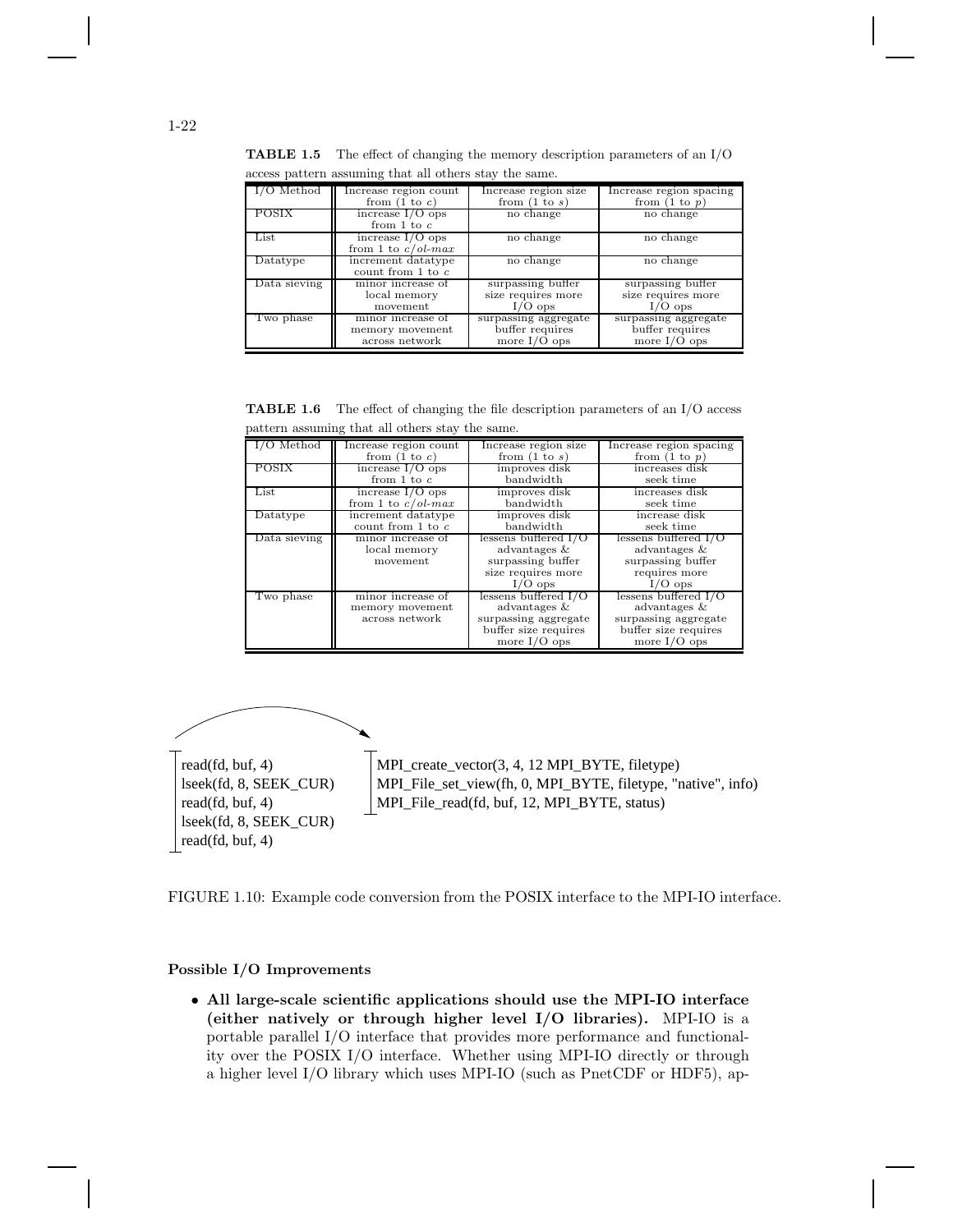![](_page_22_Figure_1.jpeg)

FIGURE 1.11: (a) Original layout of variables in data cells. (b) Reorganization of data to combine file regions during write operations increases I/O bandwidth.

plications can use numerous I/O optimizations such as collective I/O and data sieving I/O. MPI-IO provides a rich interface to build descriptive access patterns for noncontiguous I/O access. Most programmers will benefit from the relaxed semantics in MPI-IO when compared to the POSIX I/O interface. If a programmer chooses to use a particular file system's custom I/O interface (i.e. not POSIX or MPI-IO), portability will suffer.

- *•* **Group individual I/O access to make large MPI-IO calls.** Even if an application programmer uses the MPI-IO interface, they need to group their read/write accesses together into larger MPI datatypes and then do a single MPI-IO read/write. Larger MPI-IO calls allow the file system to use optimizations such as data sieving  $I/O$ , list  $I/O$  and datatype  $I/O$ . It also provides the file system with more information about what the application is trying to do, allowing it to take advantage of data locality on the server side. A simple code conversion example in Figure 1.10 changes 3 POSIX read() calls into a single MPI File read() call, allowing it to use data sieving  $I/O$ , list  $I/O$ , or datatype  $I/O$  to improve performance.
- *•* **Whenever possible, increase the file region size in an I/O access pattern.** After creating large MPI-IO calls which service noncontiguous I/O access patterns, try to manipulate the  $I/O$  access pattern such that the file regions are larger. One way to do this is data reorganization. Figure 1.11 shows how moving variables around in a data cell combined file regions for better performance. While not always possible, if a noncontiguous file access pattern can be made fully contiguous, performance can improve by up to 2 orders of magnitude  $[CL<sup>+</sup>06]$ . When storing data cells, some programmers write one variable at a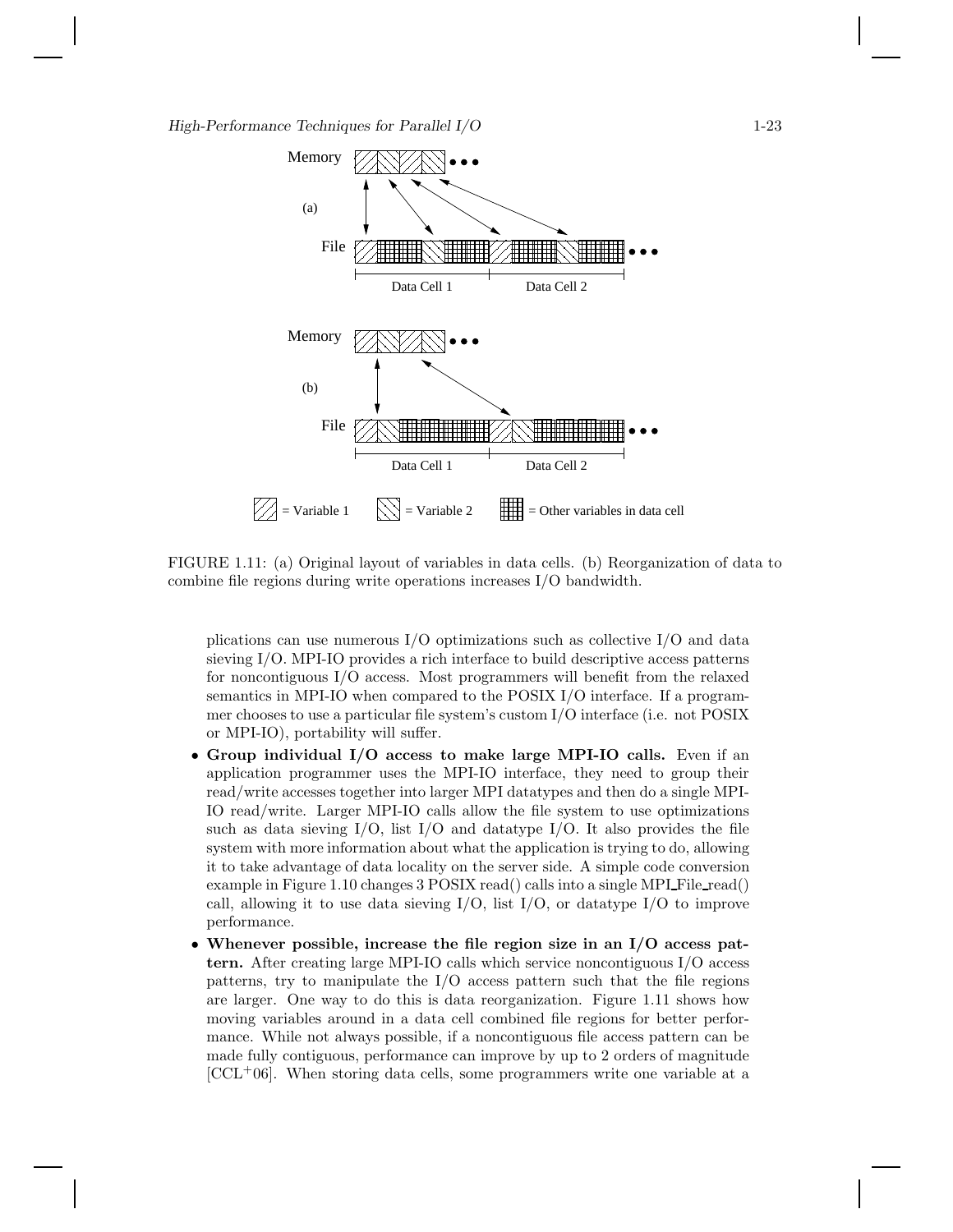![](_page_23_Figure_0.jpeg)

FIGURE 1.12: Cost of collective I/O synchronization. Even if collective I/O (a) can reduce the overall I/O times, individual I/O (b) outperforms it in this case because of no implicit synchronization costs.

time. Making a complex memory datatype to write this data contiguously in file in a single MPI-IO I/O call will be worth the effort.

- *•* **Reduce the file region spacing in an I/O access pattern.** When using data sieving I/O and two phase I/O, this will improve buffered I/O performance by accessing less unused data. POSIX I/O, list I/O, and datatype I/O will suffer less disk seek penalties. Again, a couple of easy ways to do this is to reorganize the data layout or combine multiple I/O calls to make fewer, but larger I/O calls.
- *•* **Consider individual versus collective (two phase I/O).** Two phase I/O provides good performance over the other I/O methods when the file regions are small (bytes or tens of bytes) and nearby since it can make large I/O calls, while the individual I/O methods (excluding data sieving I/O) have to make numerous small I/O accesses and disk seeks. The advantages of larger I/O calls outweigh the cost of passing network data around in that case. Similarly, the file system can process accesses in increasing order across all the clients with two phase I/O. If the clients are using individual I/O methods, the file system must process the interleaved I/O requests one at a time, which might require a lot of disk seeking. However, in many other cases, list I/O and datatype I/O outperform two phase  $I/O$  [CCL<sup>+</sup>06]. More importantly, two phase  $I/O$  has an implicit synchronization cost. All processes must synchronize before any I/O can be done. Depending on the application, this synchronization cost can be minimal or dominant. For instance, if the application is doing a checkpoint, since the processes will likely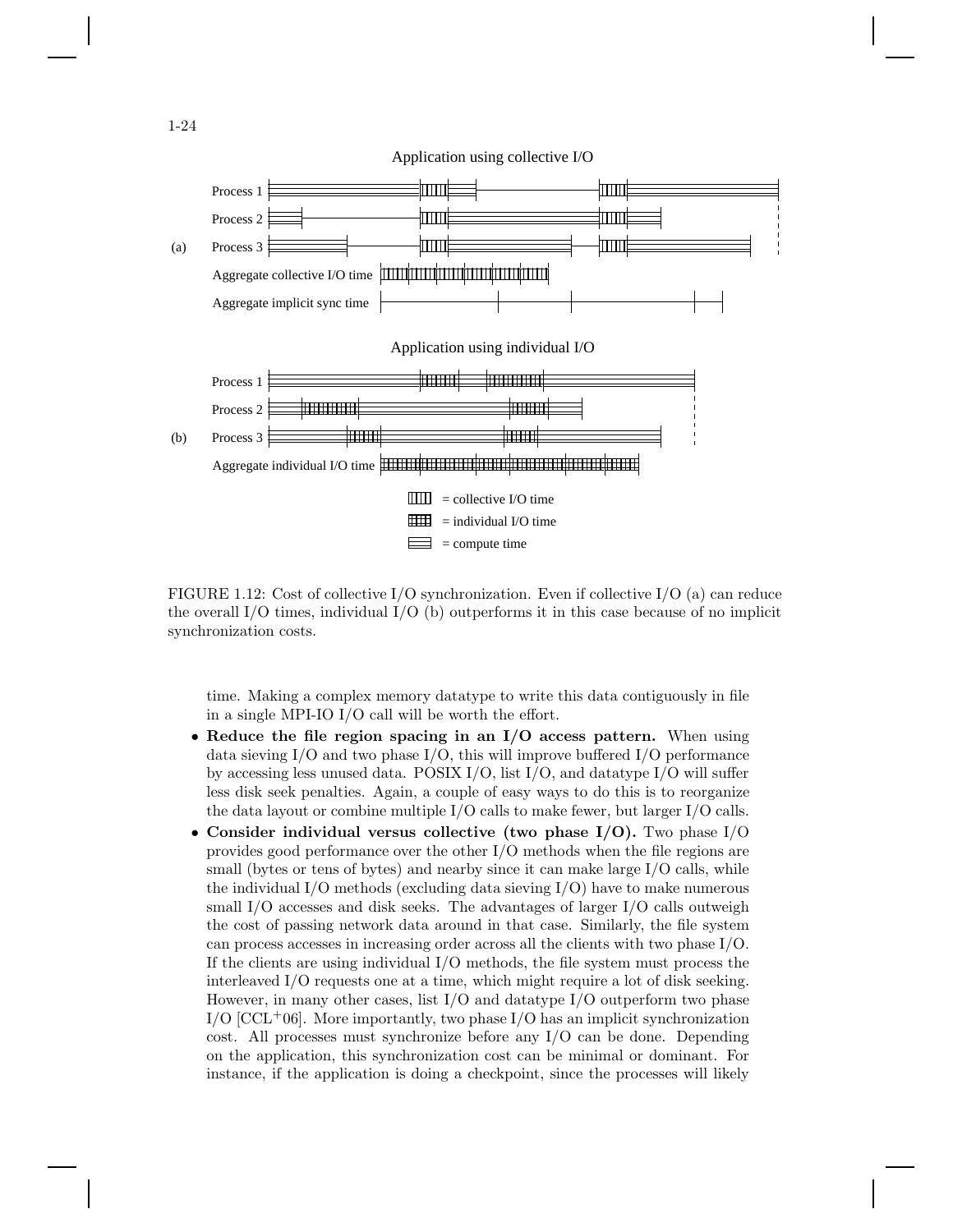synchronize after the checkpoint is written, the synchronization cost is minimal. However, if the application is continually processing and writing results in an embarrassingly parallel manner, the implicit synchronization costs of two phase I/O can dominate the overall application running time as shown in Figure 1.12.

- *•* **When using individual I/O methods, choose datatype I/O.** In nearly all cases datatype I/O exceeds the performance of the other individual I/O methods. The biggest advantage of datatype I/O is it can compress the regularity of an I/O access pattern into datatypes, keeping a one-to-one mapping from MPI-IO calls to file system calls. In the worst case (unstructured  $I/O$ ), datatype  $I/O$ breaks down to list I/O which is still much better than POSIX I/O.
- *•* **Do not use data sieving I/O for interleaved writes.** Interleaved writes will have to be processed one at a time by the file system because the read-modifywrite behavior in the write case requires concurrency control. Using data sieving I/O for writes is only supported by file systems which have concurrency control. Data sieving  $I/O$  is much more competitive with the other  $I/O$  methods when performing reads, but should still be used in limited cases.
- *•* **Generally, there is no need to reorganize the noncontiguous memory description if file description is noncontiguous.** Some programmers might be tempted to copy noncontiguous memory data into a contiguous buffer before doing I/O, but recent results suggest that it will not make any difference in performance [CCL<sup>+</sup>06]. It would most likely just incur additional programming complexity and memory overhead.

# **References**

# **References**

- [ACTC06] Peter Aarestad, Avery Ching, George Thiruvathukal, and Alok Choudhary. Scalable approaches for supporting MPI-IO atomicity. In *Proceedings of the IEEE/ACM International Symposium on Cluster Computing and the Grid*, May 2006.
	- [BW95] Sandra Johnson Baylor and C. Eric Wu. Parallel I/O workload characteristics using Vesta. In *Proceedings of the IPPS '95 Workshop on Input/Output in Parallel and Distributed Systems*, pages 16–29, April 1995.
- [CACR95] Phyllis E. Crandall, Ruth A. Aydt, Andrew A. Chien, and Daniel A. Reed. Input/output characteristics of scalable parallel applications. In *Proceedings of Supercomputing '95*, San Diego, CA, December 1995. IEEE Computer Society Press.
- [CCC+03] Avery Ching, Alok Choudhary, Kenin Coloma, Wei Keng Liao, Robert Ross, and William Gropp. Noncontiguous access through MPI-IO. In *Proceedings of the IEEE/ACM International Symposium on Cluster Computing and the Grid*, May 2003.
- [CCL+03] Avery Ching, Alok Choudhary, Wei Keng Liao, Robert Ross, and William Gropp. Efficient structured data access in parallel file systems. In *Proceedings of the IEEE International Conference on Cluster Computing*, December 2003.
- [CCL+04] Kenin Coloma, Alok Choudhary, Wei Keng Liao, Lee Ward, Eric Russell, and Neil Pundit. Scalable high-level caching for parallel I/O. In *Proceedings of the*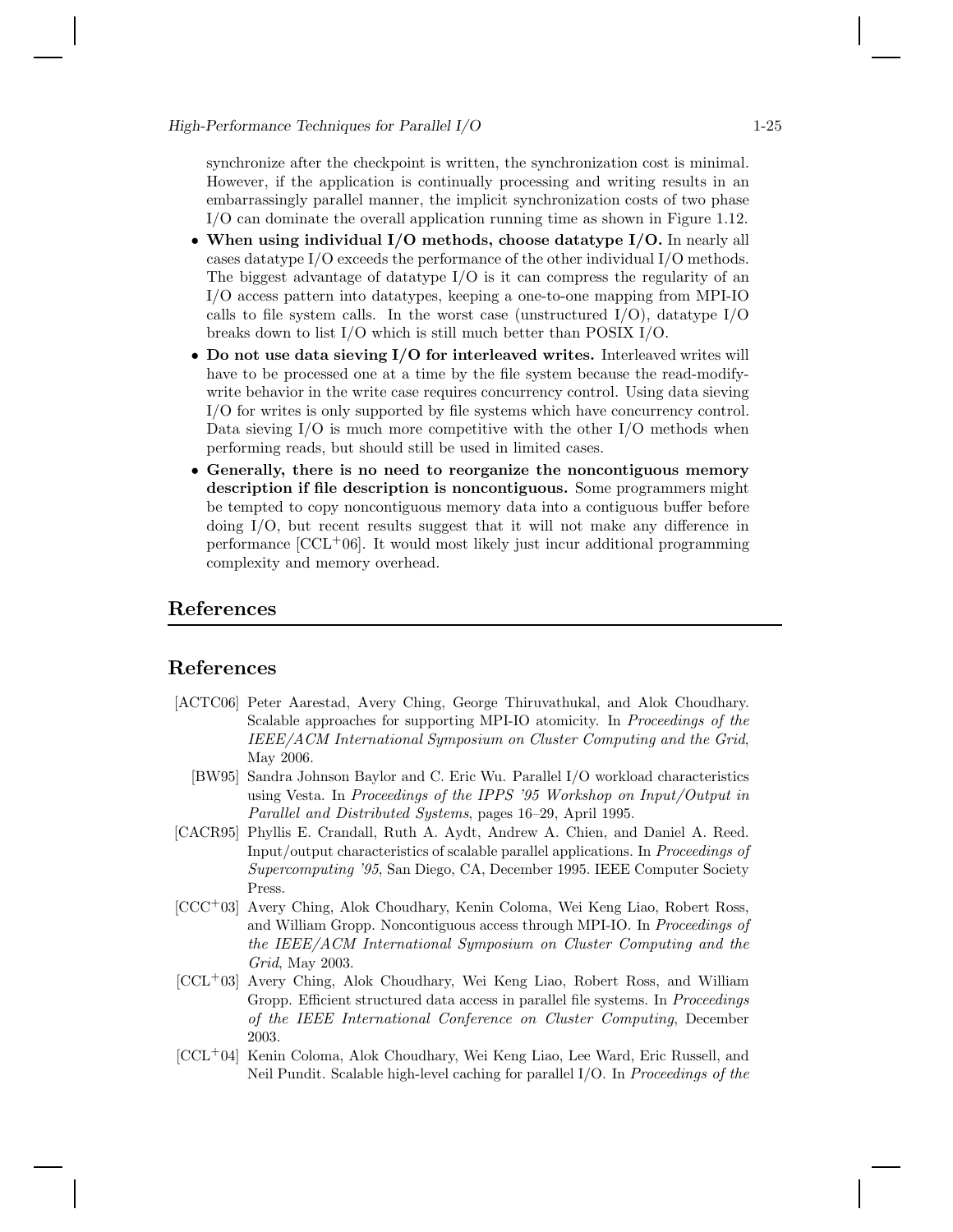*IEEE International Parallel and Distributed Processing Symposium*, April 2004.

- [CCL+05] Kenin Coloma, Alok Choudhary, Wei Keng Liao, Lee Ward, and Sonja Tideman. DAChe: Direct access cache system for parallel I/O. In *Proceedings of the International Supercomputer Conference*, June 2005.
- [CCL+06] Avery Ching, Alok Choudhary, Wei Keng Liao, Lee Ward, and Neil Pundit. Evaluating I/O characteristics and methods for storing structured scientific data. In *Proceedings of the International Conference of Parallel Processing*, April 2006.
	- [CF96] Peter F. Corbett and Dror G. Feitelson. The Vesta parallel file system. *ACM Transactions on Computer Systems*, 14(3):225–264, August 1996.
- [CLRT00] Philip H. Carns, Walter B. Ligon III, Robert B. Ross, and Rajeev Thakur. PVFS: A parallel file system for Linux clusters. In *Proceedings of the 4th Annual Linux Showcase and Conference*, pages 317–327, Atlanta, GA, October 2000. USENIX Association.
- [EKHM93] Chris Elford, Chris Kuszmaul, Jay Huber, and Tara Madhyastha. Portable parallel file system detailed design. Technical report, University of Illinois at Urbana-Champaign, November 1993.
- [FOR+00] B. Fryxell, K. Olson, P. Ricker, F. X. Timmes, M. Zingale, D. Q. Lamb, P. Mac-Neice, R. Rosner, and H. Tufo. FLASH: An adaptive mesh hydrodynamics code for modelling astrophysical thermonuclear flashes. *Astrophysical Journal Suppliment*, 131:273, 2000.
- [GSC+95] Garth A. Gibson, Daniel Stodolsky, Pay W. Chang, William V. Courtright II, Chris G. Demetriou, Eka Ginting, Mark Holland, Qingming Ma, LeAnn Neal, R. Hugo Patterson, Jiawen Su, Rachad Youssef, and Jim Zelenka. The Scotch parallel storage systems. In *Proceedings of 40th IEEE Computer Society International Conference (COMPCON 95)*, pages 403–410, San Francisco, Spring 1995.
	- [HDF] HDF5 home page. http://hdf.ncsa.uiuc.edu/HDF5/.
	- [IBR] IBRIX FusionFS. http://www.ibrix.com/.
	- [IPA] IPARS: integrated parallel accurate reservoir simulation. http://www.ticam.utexas.edu/CSM/ACTI/ipars.html.
	- [IT01] Florin Isaila and Walter Tichy. Clusterfile: A flexible physical layout parallel file system. In *Proceedings of the IEEE International Conference on Cluster Computing*, October 2001.
	- [Kot94] David Kotz. Disk-directed I/O for MIMD multiprocessors. In *Proceedings of the 1994 Symposium on Operating Systems Design and Implementation*, pages 61–74. USENIX Association, November 1994. Updated as Dartmouth TR PCS-TR94-226 on November 8, 1994.
	- [Kot97] David Kotz. Disk-directed I/O for MIMD multiprocessors. *ACM Transactions on Computer Systems*, 15(1):41–74, February 1997.
- [LCC+05a] Wei Keng Liao, Alok Choudhary, Kenin Coloma, Lee Ward, and Sonja Tideman. Cooperative write-behind data buffering for MPI I/O. In *Proceedings of the Euro PVM/MPI Conference*, September 2005.
- [LCC+05b] Wei Keng Liao, Kenin Coloma, Alok Choudhary, Lee Ward, Eric Russell, and Sonja Tideman. Collective caching: Application-aware client-side file caching. In *Proceedings of the 14th IEEE International Symposium on High Performance Distributed Computing*, July 2005.
- [LGR+05] Robert Latham, William Gropp, Robert Ross, Rajeev Thakur, and Brian Toonen. Implementing MPI-IO atomic mode without file system support. In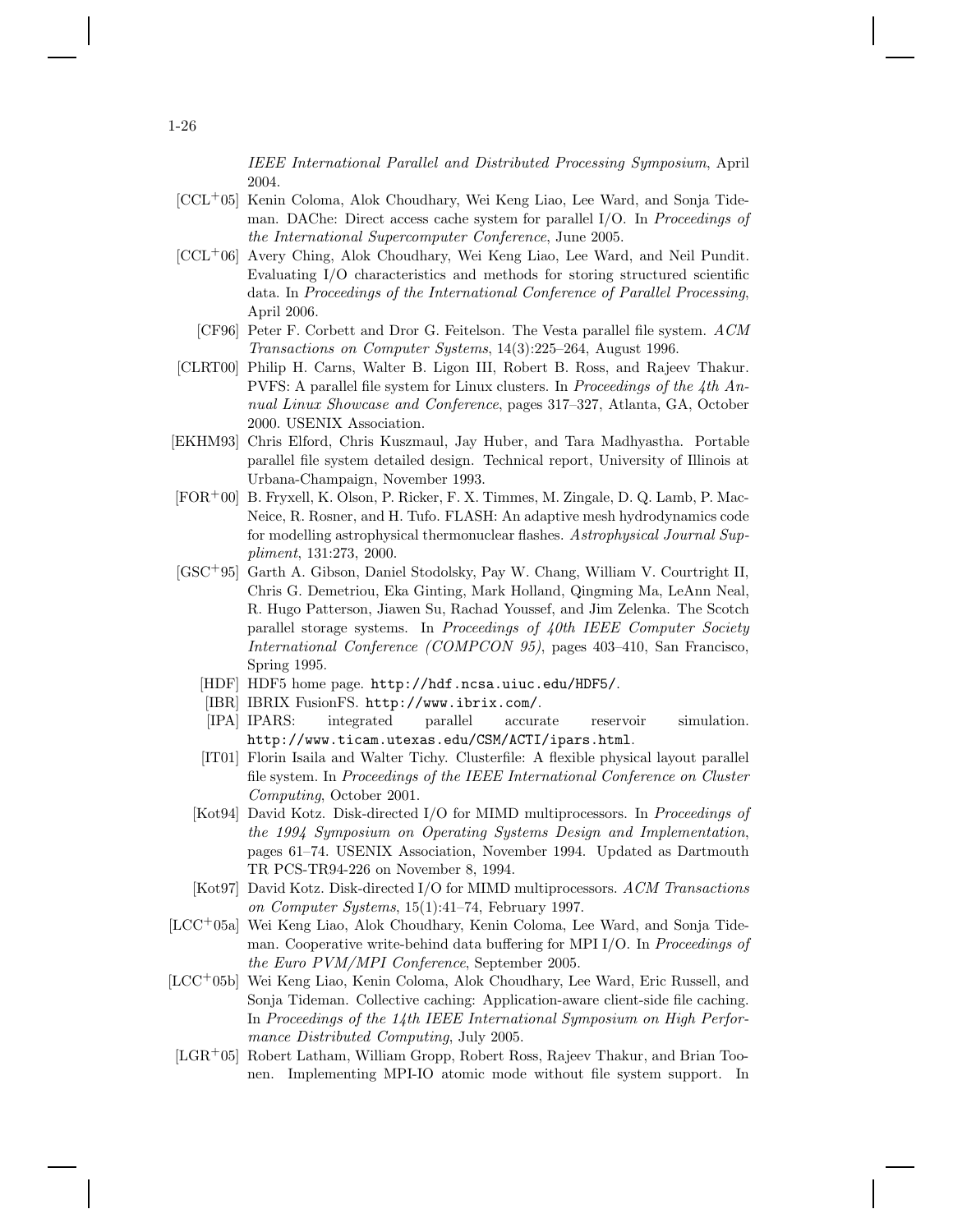*Proceedings of the IEEE Conference on Cluster Computing Conference*, September 2005.

- [LLC+03] Jianwei Li, Wei Keng Liao, Alok Choudhary, Robert Ross, Rajeev Thakur, William Gropp, Rob Latham, Andrew Sigel, Brad Gallagher, and Michael Zingale. Parallel netcdf: A high-performance scientific I/O interface. In *Proceedings of Supercomputing*, November 2003.
	- [Lus] Lustre. http://www.lustre.org.
	- [Mes] Message passing interface forum. http://www.mpi-forum.org.
- [MWLY02] Xiaosong Ma, Marianne Winslett, Jonghyun Lee, and Shengke Yu. Faster collective output through active buffering. In *Proceedings of the IEEE International Parallel and Distributed Processing Symposium*, April 2002.
	- [NK96] Nils Nieuwejaar and David Kotz. The Galley parallel file system. In *Proceedings of the 10th ACM International Conference on Supercomputing*, pages 374–381, Philadelphia, PA, May 1996. ACM Press.
- [NSLD99] Michael L. Norman, John Shalf, Stuart Levy, and Greg Daues. Diving deep: Data-management and visualization strategies for adaptive mesh refinement simulations. *Computing in Science and Engg.*, 1(4):36–47, 1999.
	- [Pan] Panasas. http://www.panasas.com.
- [PTH+01] Jean-Pierre Prost, Richard Treumann, Richard Hedges, Bin Jia, and Alice Koniges. MPI-IO/GPFS, an Optimized Implementation of MPI-IO on top of GPFS. In *Proceedings of Supercomputing*, November 2001.
	- [RD90] Russ Rew and Glenn Davis. The unidata netcdf: Software for scientific data access. In *Proceedings of the 6th International Conference on Interactive Information and Processing Systems for Meterology, Oceanography and Hydrology*, February 1990.
	- [ROM] ROMIO: A high-performance, portable MPI-IO implementation. http://www.mcs.anl.gov/romio.
	- [SH02] Frank Schmuck and Roger Haskin. GPFS: A shared-disk file system for large computing clusters. In *Proceedings of the Conference on File and Storage Technologies*, San Jose, CA, January 2002. IBM Almaden Research Center.
- [TGL99a] Rajeev Thakur, William Gropp, and Ewing Lusk. Data sieving and collective I/O in ROMIO. In *Proceedings of the Seventh Symposium on the Frontiers of Massively Parallel Computation*, pages 182–189. IEEE Computer Society Press, February 1999.
- [TGL99b] Rajeev Thakur, William Gropp, and Ewing Lusk. On implementing MPI-IO portably and with high performance. In *Proceedings of the Sixth Workshop on Input/Output in Parallel and Distributed Systems*, pages 23–32, May 1999.
	- [The] The parallel virtual file system 2 (PVFS2). http://www.pvfs.org/pvfs2/.
- [VSK+03] Murali Vilayannur, Anand Sivasubramaniam, Mahmut Kandemir, Rajeev Thakur, and Robert Ross. Discretionary caching for I/O on clusters. In *Proceedings of the Third IEEE/ACM International Symposium on Cluster Computing and the Grid*, pages 96–103. IEEE Computer Society Press, May 2003.